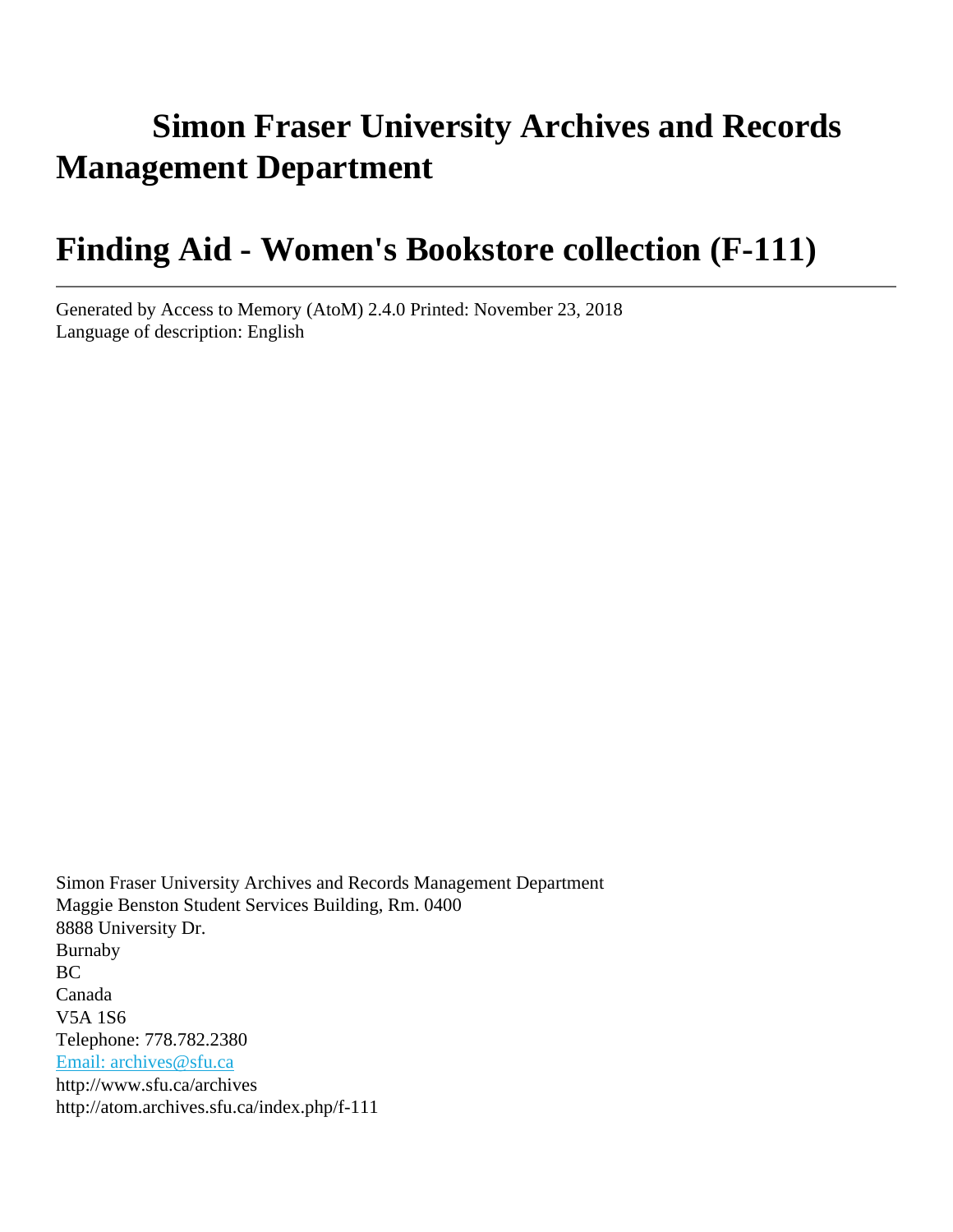## **Table of contents**

| F-111-9, "Rereading Room: The Vancouver Women's Bookstore (1973-1996)" Belkin Gallery art |  |
|-------------------------------------------------------------------------------------------|--|
|                                                                                           |  |
|                                                                                           |  |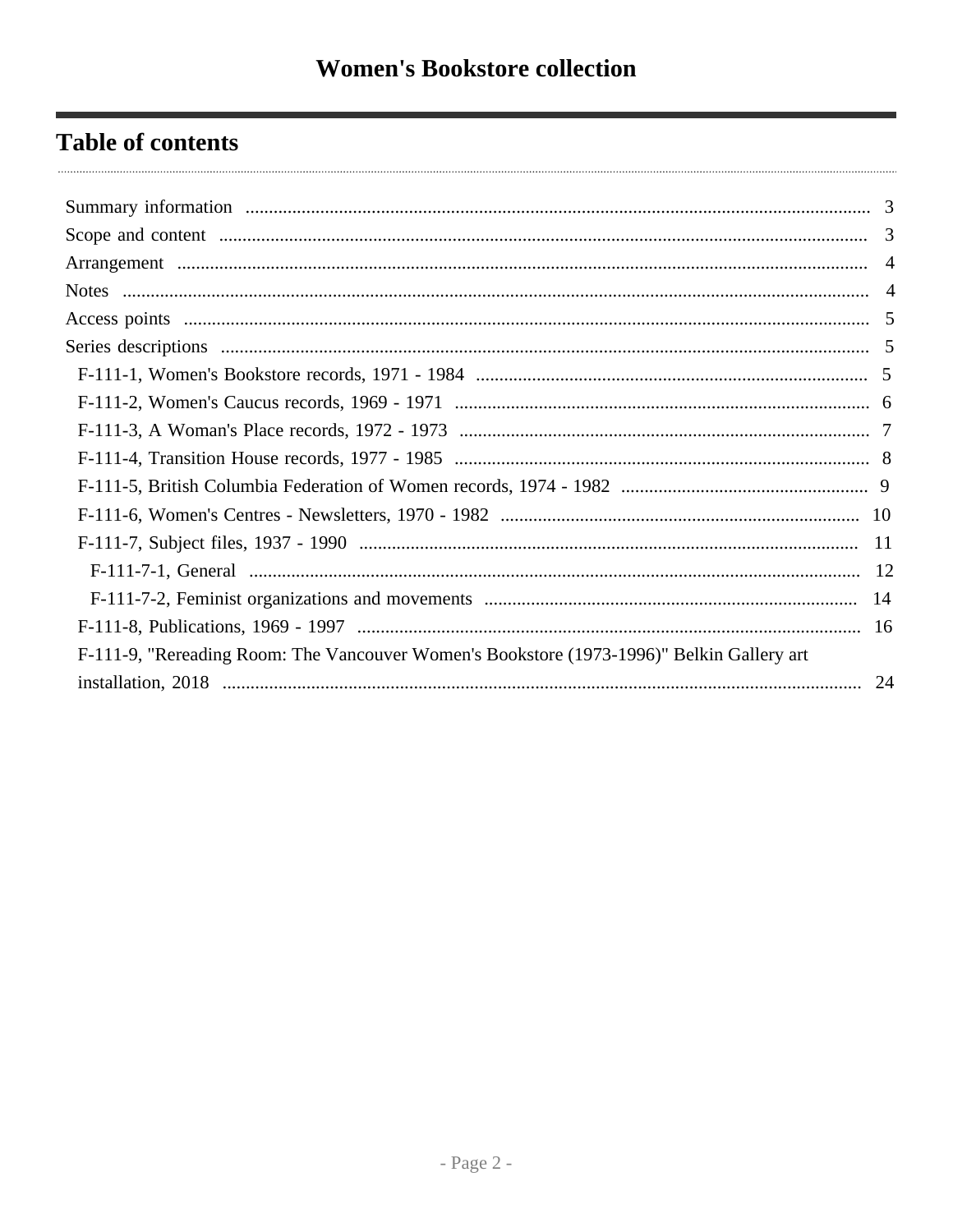## <span id="page-2-0"></span>**Summary information**

| <b>Repository:</b>                           | Simon Fraser University Archives and Records Management<br>Department                                                                                                                                                                                                                                                                                                                    |
|----------------------------------------------|------------------------------------------------------------------------------------------------------------------------------------------------------------------------------------------------------------------------------------------------------------------------------------------------------------------------------------------------------------------------------------------|
| <b>Title:</b>                                | Women's Bookstore collection                                                                                                                                                                                                                                                                                                                                                             |
| ID:                                          | $F-111$                                                                                                                                                                                                                                                                                                                                                                                  |
| Date:                                        | 1937 - 2018, predominant 1937-1997 (date of creation)                                                                                                                                                                                                                                                                                                                                    |
| <b>Physical description:</b>                 | 2.57 m of textual records<br>22 photographs<br>212 newspapers<br>2 sound recordings                                                                                                                                                                                                                                                                                                      |
| Dates of creation,<br>revision and deletion: | Finding aid prepared by Krisztina Laszlo, Frances Fournier, Carolyn<br>Casenas, Enid Britt (August 1999); revised by Lisa Beitel and Enid Britt<br>(March 2006, September 2007); item-numbering system revised and<br>series-level access points added (September 2012); access points moved<br>from series to file levels where appropriate (March 2017); accrual<br>processed in 2018. |
| Note [generalNote]:                          | PHYSICAL DESCRIPTION<br>Fonds include 1 sound recording that is stored on 8 audio cassettes<br>and 1 born-digital sound recording.<br><b>GENERAL NOTE</b><br>The 22 photographs located in are located in file F-111-4-0-0-2.                                                                                                                                                            |

## **Custodial history**

The Vancouver Women's Bookstore collection was stored in the basement of the Vancouver Women's Bookstore, until 1980 when Margo Dunn removed it only 10 days before an arsonist's fire destroyed the store. Ms. Dunn stored the material and made additions to the collection. Contributions were also made by Kate Braid, Jan Lancaster, and others. In 1985, Kathleen Hudson took over physical custody and donated the material to the Simon Fraser University Archives in 1996. Material in F-111-9 was donated by Alexandra Bischoff.

## <span id="page-2-1"></span>**Scope and content**

The Women's Bookstore collection consists of materials relating to the operation of several Vancouver women's organizations and reflects the issues that dominated the women's movement throughout the 1970s. Consistent with the community based nature of women's movements during this period, the scope and content of the collection reflects the diversity common to a phenomenon rather than the administrative and subject coherence found in records generated by a single organization. As such, the collection as whole gains its coherence due primarily to the interdependence rather than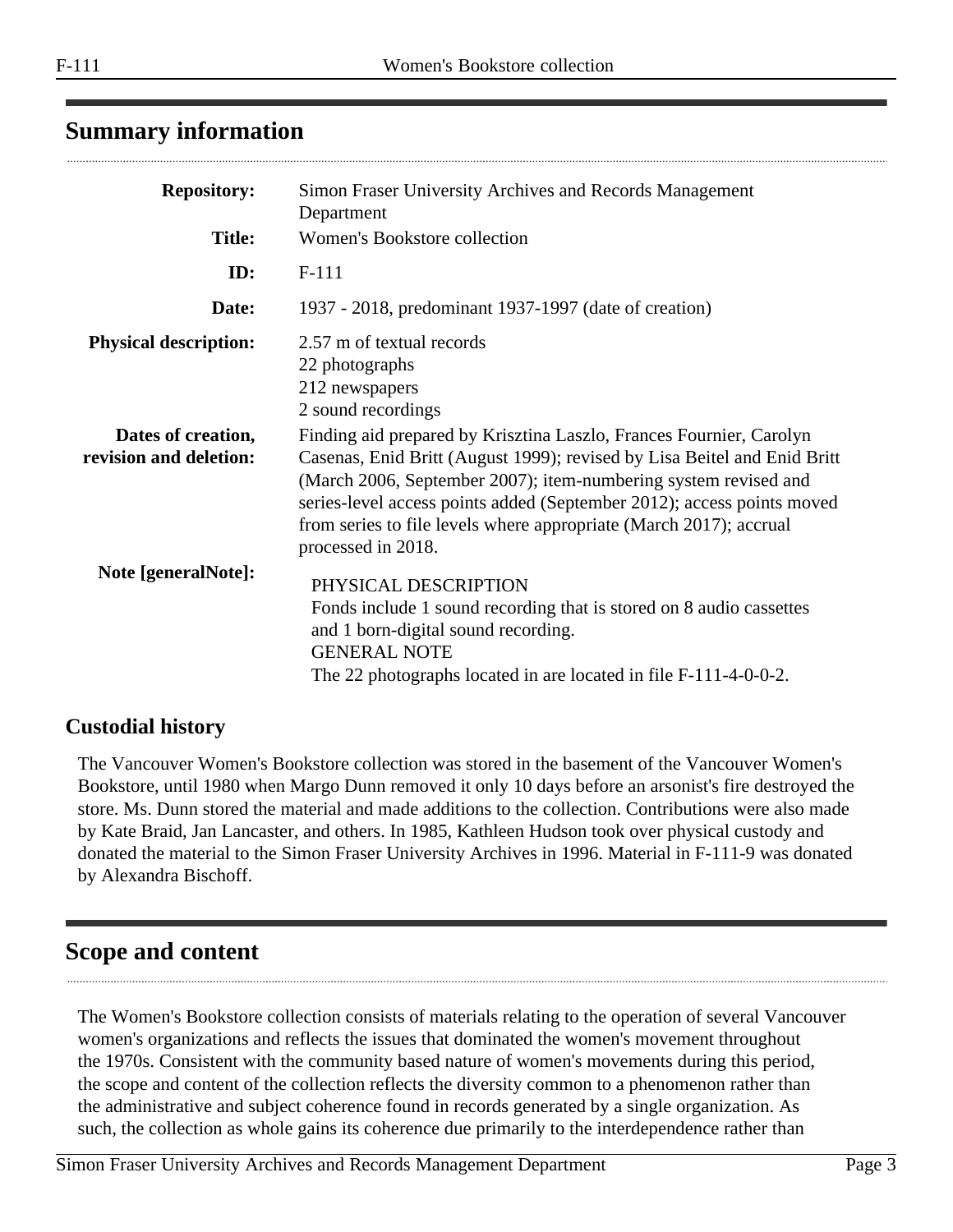independence of the individual items to one another. This also applies to the records generated by autonomous organizations in the collection. While the different organizations should be regarded as distinct, a good deal of the records concern the communication between various organizations and women's groups across the country or identify issues of concern to a broad range of organizations. Thus, the collection as whole should be regarded as a record of a dynamic process in which a common ideology served to unify the aims of distinctive organizations, persons, and subjects.

The collection is comprised of the records of the Women's Bookstore, Women's Caucus, A Woman's Place, Transition House, the British Columbia Federation of Women and the Morris and Helen Belkin Art Gallery. Includes constitutions, minutes, reports, correspondence, position papers, and sound recordings. Also includes newsletters from women's centres across British Columbia and Canada, subject files, and an assortment of feminist publications.

## <span id="page-3-1"></span>**Notes**

### **Title notes**

**Source of title proper**: Title based on provenance of the collection.

## <span id="page-3-0"></span>**Arrangement**

The materials were arranged by the Archivist. Subject files were created from material received in considerable disorder, and runs of publications were put together from copies scattered throughout the collection.

### **Restrictions on access**

Some files may contain personal or confidential information. Access to these files may be restricted as stipulated by Archives policy or the donor. Files marked 'pending review' must be reviewed by an archivist prior to release, and as a result of the review access restrictions may apply. Please see the file lists and consult the archivist for more details.

## **Finding aids**

Series descriptions and file lists are available. An item list is available for the publications in series 8. A structure of the women's movement in Vancouver is available in the hard copy version of the finding aid maintained in the Archives Reading Room.

## **Accruals**

All accessions have been processed as of September 2018. No further accruals are expected.

### **Other notes**

- **Publication status**: published
- **Level of detail**: Full
- **Status description:** Revised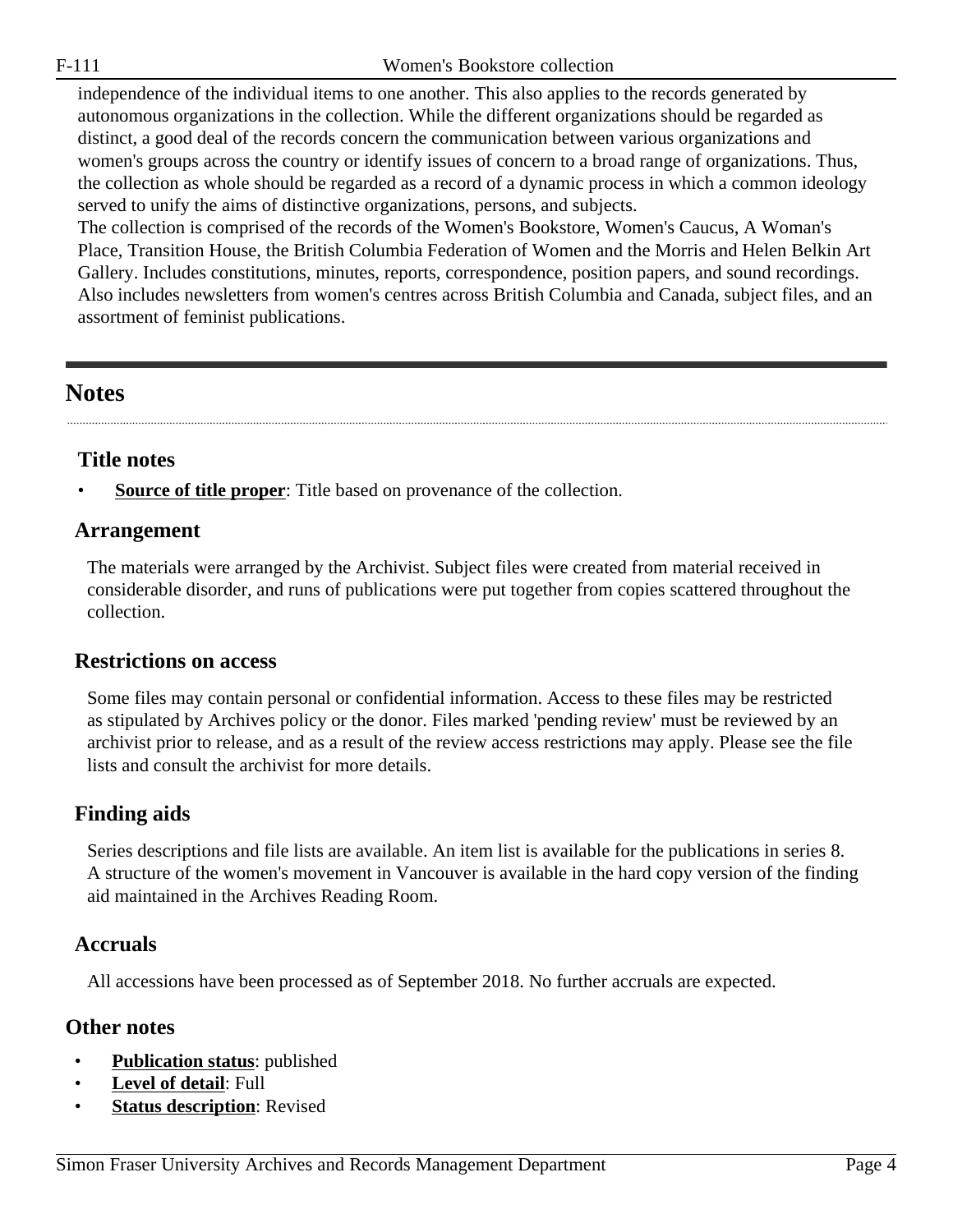## <span id="page-4-0"></span>**Access points**

- Hudson, Kathleen
- Dunn, Margo
- Braid, Kate
- Lancaster, Jan
- Women's Bookstore
- Photographic material (documentary form)
- Sound recording (documentary form)
- Textual record (documentary form)
- Business and commerce (subject)
- Women (subject)
- Politics (subject)

## <span id="page-4-1"></span>**Series descriptions**

### <span id="page-4-2"></span>**Series F-111-1: Women's Bookstore records**

Date: 1971 - 1984 (date of creation)

#### Scope and content:

Series consists of those records relating directly to the Women's Bookstore. Includes correspondence, grant applications, in-house catalogs, and log books.

Physical description: 12 cm of textual records

#### Restrictions on access:

Access to some records in this series is restricted in order to protect the personal privacy of individuals named or described in the documents. Please consult the unit list and the archivist for further details. Files marked 'pending review' must be reviewed by an archivist prior to release, and as a result of the review access restrictions may apply. Please see the file lists and consult the archivist for more details.

#### Publication status:

| File / item list |                                             |             |               |           |
|------------------|---------------------------------------------|-------------|---------------|-----------|
| Ref code         | Title                                       | Dates       | Access status | Container |
| $F-111-1-0-0-1$  | File - Women's Bookstore - start-up         | 1971        | Open          | 111-1     |
| $F-111-1-0-0-2$  | File - Women's Bookstore -<br>miscellaneous | 1971 - 1978 | Open          | 111-1     |
| $F-111-1-0-0-3$  | File - Women's Bookstore - catalogues       | 1973 - 1984 | Open          | 111-1     |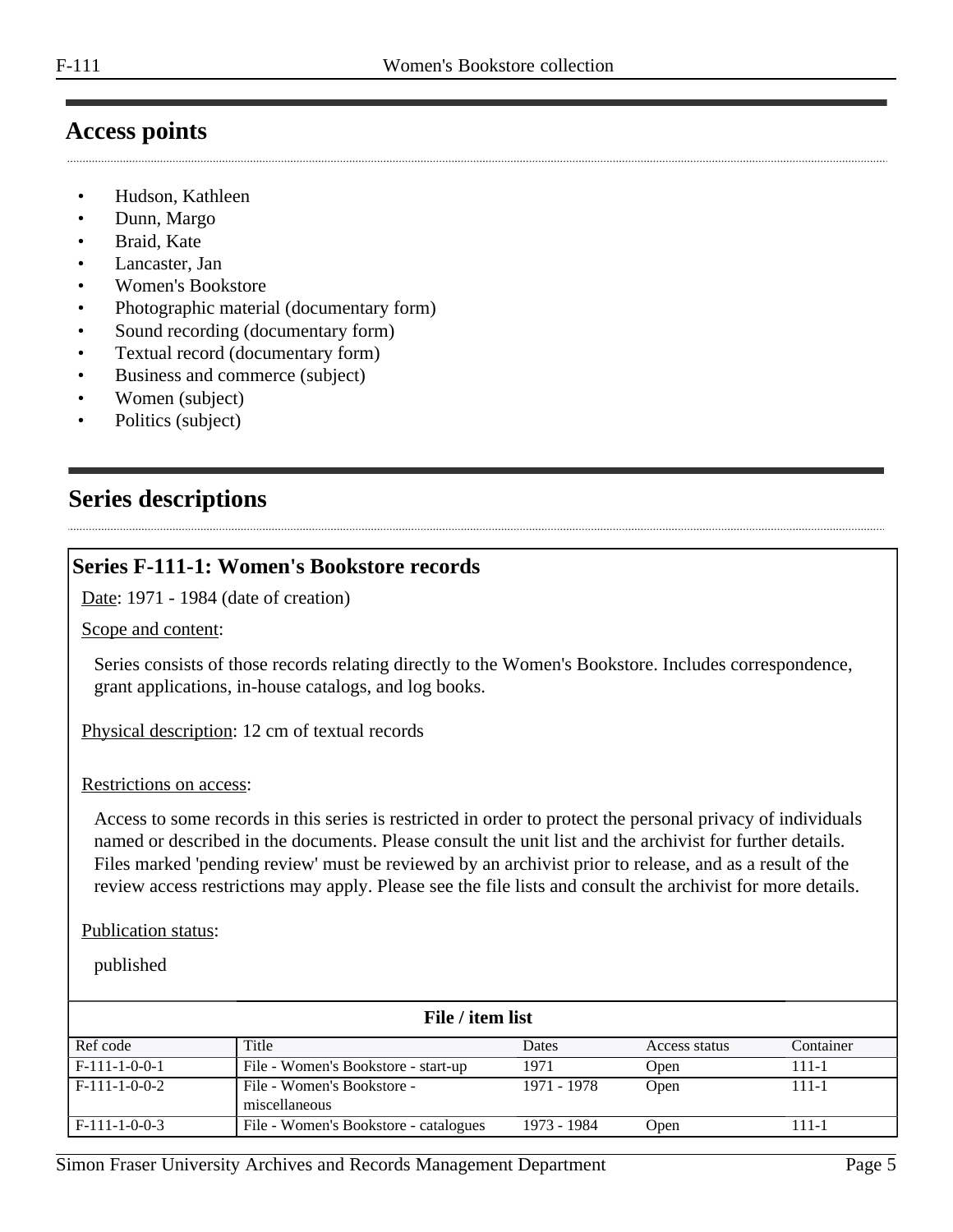| $F-111-1-0-0-4$  | File - Women's Bookstore - flyers   | 1973 - 1980 | Open                | $111 - 1$ |
|------------------|-------------------------------------|-------------|---------------------|-----------|
| $F-111-1-0-0-5$  | File - Women's Bookstore - Log Book | 1972 - 1973 | Restricted in whole | $-111-1$  |
| $F-111-1-0-0-6$  | File - Women's Bookstore - Log Book | 1973 - 1974 | Restricted in whole | $-111-1$  |
| $F-111-1-0-0-7$  | File - Women's Bookstore - Log Book | 1974        | Restricted in whole | $-111-1$  |
| $F-111-1-0-0-8$  | File - Women's Bookstore - Log Book | 1974 - 1975 | Restricted in whole | $-111-1$  |
| $F-111-1-0-0-9$  | File - Women's Bookstore - Log Book | 1975 - 1976 | Restricted in whole | $-111-1$  |
| $F-111-1-0-0-10$ | File - Women's Bookstore - Log Book | 1976 - 1978 | Restricted in whole | $111 - 1$ |
| $F-111-1-0-0-11$ | File - Women's Bookstore - Log Book | 1978 - 1983 | Restricted in whole | $-111-1$  |

## <span id="page-5-0"></span>**Series F-111-2: Women's Caucus records**

Date: 1969 - 1971 (date of creation)

#### Scope and content:

Series consists of records of the Vancouver Women's Caucus. The group began as the Women's Caucus at Simon Fraser University. In 1969 the group moved off-campus in order to reach a larger number of women. The activities of the caucus included demonstrations, discussions, and abortion counseling. It also dealt with issues such as jobs, education, and society's responsibility for children. In 1969 it founded the feminist newspaper, The Pedestal (later known as Women Can), and in 1970 it organized the Abortion Cavalcade/Caravan to Ottawa. Includes correspondence, minutes, articles and position papers.

#### Physical description: 8 cm of textual records

Access points:

• Vancouver Women's Caucus

#### Restrictions on access:

Access to some records in this series is restricted in order to protect the personal privacy of individuals named or described in the documents. Please see the file lists and consult the archivist for more details.

Publication status:

| File / item list |                                                            |              |                    |           |  |
|------------------|------------------------------------------------------------|--------------|--------------------|-----------|--|
| Ref code         | Title                                                      | <b>Dates</b> | Access status      | Container |  |
| $F-111-2-0-0-1$  | File - Women's Caucus - History                            | 1970         | <b>Open</b>        | $111 - 2$ |  |
| $F-111-2-0-0-2$  | File - Women's Caucus - Minutes                            | 1969 - 1970  | Open               | $111 - 2$ |  |
| $F-111-2-0-0-3$  | File - Women's Caucus - Correspondence<br>-- B.C. Interior | 1969 - 1971  | Restricted in part | $111 - 2$ |  |
| $F-111-2-0-0-4$  | File - Women's Caucus - Correspondence<br>-- Alberta       | 1970         | Restricted in part | $111 - 2$ |  |
| $F-111-2-0-0-5$  | File - Women's Caucus - Correspondence<br>-- Ontario       | 1970         | Open               | $111 - 2$ |  |
| $F-111-2-0-0-6$  | File - Women's Caucus - Correspondence<br>-- Toronto       | 1970 - 1971  | Open               | $111 - 2$ |  |
| $F-111-2-0-0-7$  | File - Women's Caucus - Correspondence<br>-- re Pedestal   | 1970 - 1971  | Open               | 111-2     |  |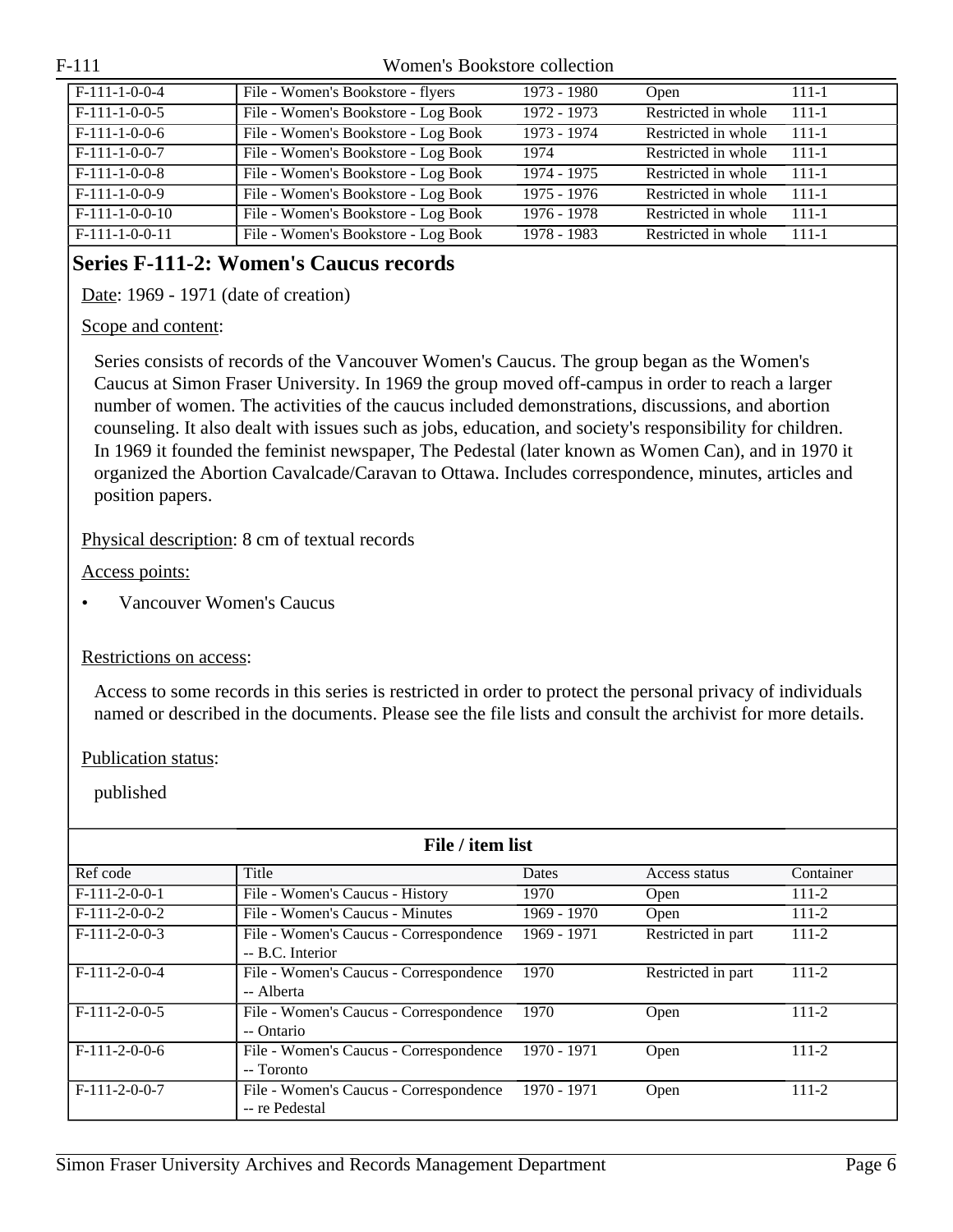| F-111 | Women's Bookstore collection |
|-------|------------------------------|
|       |                              |

| $F-111-2-0-0-8$  | File - Women's Caucus - Correspondence<br>-- miscellaneous       | 1969 - 1970 | Open               | $111 - 2$ |
|------------------|------------------------------------------------------------------|-------------|--------------------|-----------|
| $F-111-2-0-0-9$  | File - Women's Caucus - Abortion<br>Cavalcade / Abortion Caravan | 1970        | Restricted in part | $111 - 2$ |
| $F-111-2-0-0-10$ | File - Women's Caucus - Papers                                   | 1970        | Open               | 111-2     |

## <span id="page-6-0"></span>**Series F-111-3: A Woman's Place records**

Date: 1972 - 1973 (date of creation)

#### Scope and content:

Series consists of records of A Woman's Place Society, formed to establish and operate a house for women in Vancouver. The house was to provide a centre where women could meet to discuss issues and common problems, and to act together. The house would also serve as the focus for the development of several projects relating to childcare, health, information resources and legal aid. Includes constitution, correspondence, proposals, reports, logbooks, and newsletters.

Physical description: 8 cm of textual records

Access points:

• A Woman's Place Society (subject)

#### Restrictions on access:

Access to some records in this series is restricted in order to protect the personal privacy of individuals named or described in the documents. Files marked 'pending review' must be reviewed by an archivist prior to release, and as a result of the review access restrictions may apply. Please see the file lists and consult the archivist for more details.

#### Publication status:

| File / item list |                                                               |                          |                     |           |
|------------------|---------------------------------------------------------------|--------------------------|---------------------|-----------|
| Ref code         | Title                                                         | <b>Dates</b>             | Access status       | Container |
| $F-111-3-0-0-1$  | File - A Woman's Place - history /<br>minutes                 | 1972                     | <b>Open</b>         | $111 - 2$ |
| $F-111-3-0-0-2$  | File - A Woman's Place - proposals /<br>reports               | 1972                     | Open                | 111-2     |
| $F-111-3-0-0-3$  | File - A Woman's Place - application for<br>"A Woman's Place" | 1972 - 1973              | Restricted in part  | $111 - 2$ |
| $F-111-3-0-0-4$  | File - A Woman's Place - Constitution /<br><b>History</b>     | 1972 - 1973              | Open                | 111-2     |
| $F-111-3-0-0-5$  | File - A Woman's Place - Log Books                            | 1972 - 1973              | Restricted in whole | $111 - 3$ |
| $F-111-3-0-0-6$  | File - A Woman's Place -<br>Correspondence                    | 1973                     | Open                | $111-3$   |
| $F-111-3-0-0-7$  | File - A Woman's Place - Newsletter                           | 1972                     | Open                | $111-3$   |
| $F-111-3-0-0-8$  | File - A Woman's Place - Health Group                         | 1972                     | Restricted in part  | $111-3$   |
| $F-111-3-0-0-9$  | File - A Woman's Place - Library                              | 1972                     | Open                | $111-3$   |
| $F-111-3-0-0-10$ | File - A Woman's Place - Address cards                        | [ca 1972] - [ca<br>1973] | Pending review      | 111-35    |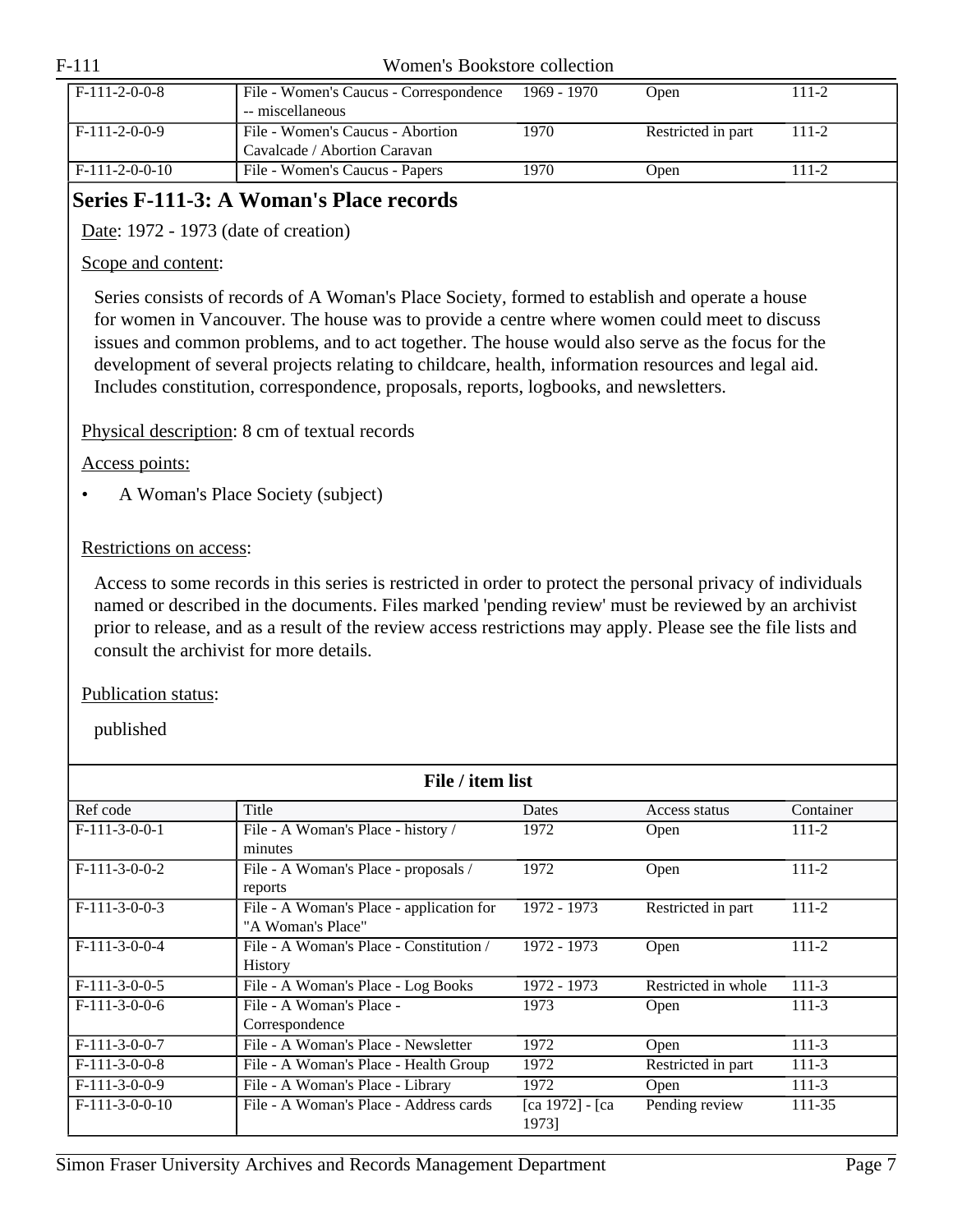### <span id="page-7-0"></span>**Series F-111-4: Transition House records**

Date: 1977 - 1985 (date of creation)

#### Scope and content:

Series consists of records relating to the Vancouver Transition House, and other transition houses in British Columbia. Transition houses were set up to offer a refuge for women and children forced to leave their homes due to violent and abusive situations. The goal of the transition houses was to secure the safety and health of the women and children in their care, and to ensure that they not return to unresolved and dangerous situations. Includes academic papers, articles, briefs, correspondence, minutes and publications.

Physical description: 13 cm of textual records 22 photographs

Note:

Physical description: the 22 photographs are located in file F-111-4-0-0-2

Access points:

• Vancouver Transition House

#### Restrictions on access:

Some files may contain personal or confidential information. Access to these files may be restricted as stipulated by Archives policy or the donor. Files marked 'pending review' must be reviewed by an archivist prior to release, and as a result of the review access restrictions may apply. Please see the file lists and consult the archivist for more details.

#### Publication status:

| File / item list |                                                                            |             |                    |           |  |
|------------------|----------------------------------------------------------------------------|-------------|--------------------|-----------|--|
| Ref code         | Title                                                                      | Dates       | Access status      | Container |  |
| $F-111-4-0-0-1$  | File - Transition House - papers                                           | 1977        | Open               | $111-3$   |  |
| $F-111-4-0-0-2$  | File - Vancouver Transition House -<br>miscellaneous                       | 1977 - 1980 | Restricted in part | $111-3$   |  |
| $F-111-4-0-0-3$  | File - Vancouver Transition House -<br>articles and reports                | 1977 - 1984 | Open               | $111-3$   |  |
| $F-111-4-0-0-4$  | File - Vancouver Transition House -<br>Women's Research Centre project     | 1979        | Open               | 111-3     |  |
| $F-111-4-0-0-5$  | File - Vancouver Transition House -<br>United Way Committee on Support     | 1979 - 1980 | Open               | $111-3$   |  |
| $F-111-4-0-0-6$  | File - Vancouver Transition House -<br>Statistics -- accomodated / refused | 1979 - 1983 | Open               | $111-3$   |  |
| $F-111-4-0-0-7$  | File - Vancouver Transition House -<br>review of Monroe House              | 1980        | Open               | $111-3$   |  |
| $F-111-4-0-0-8$  | File - Vancouver Transition House -<br>newspaper clippings re 1982 move    | 1982        | Open               | 111-3     |  |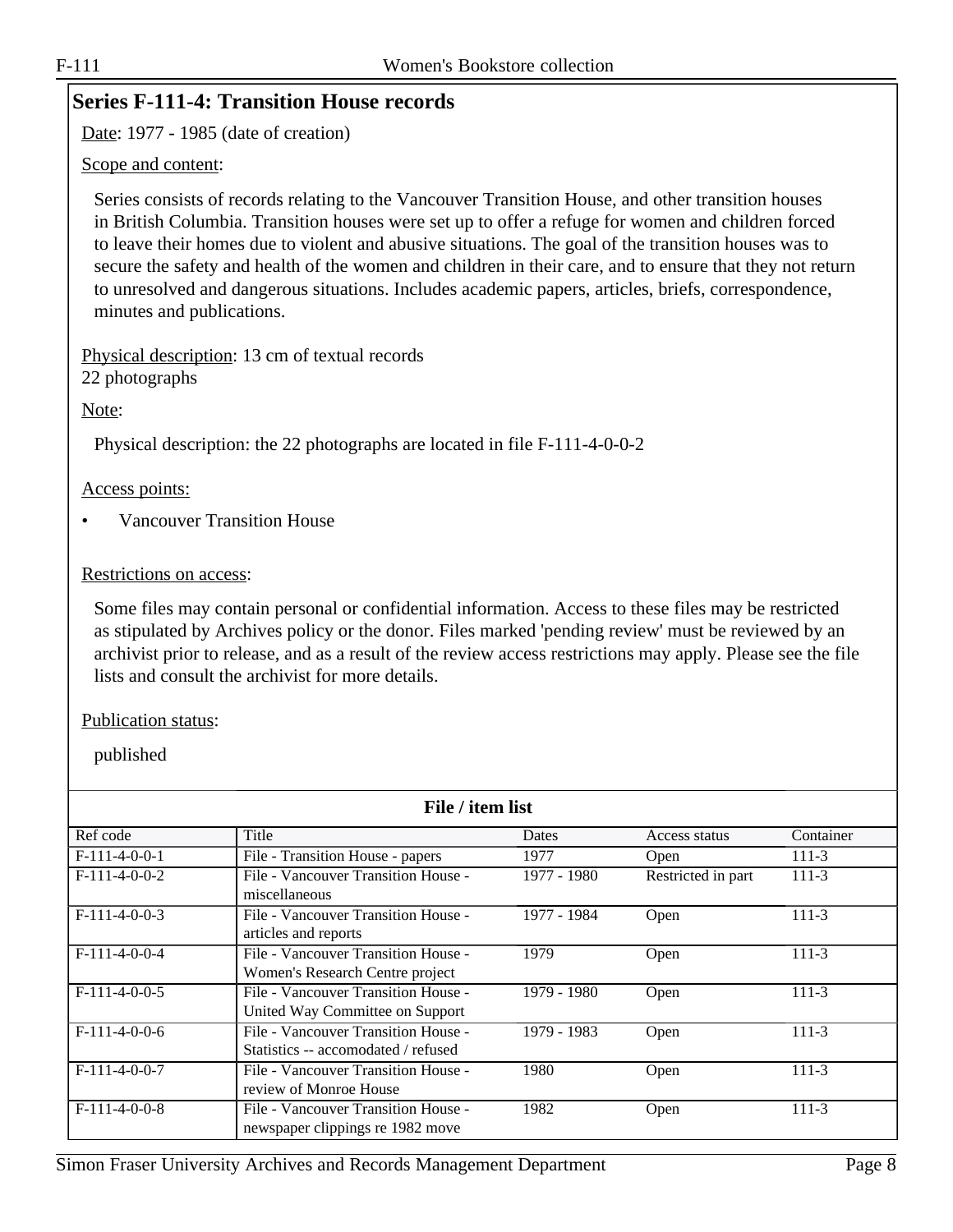| $F-111-4-0-0-9$  | File - Vancouver Transition House -    | 1983 - 1984 | Open           | $111-3$   |
|------------------|----------------------------------------|-------------|----------------|-----------|
|                  | support letters                        |             |                |           |
|                  |                                        |             |                |           |
| $F-111-4-0-0-10$ | File - Vancouver Transition House -    | 1983 - 1985 | Open           | $111 - 3$ |
|                  | press releases                         |             |                |           |
|                  |                                        |             |                |           |
| $F-111-4-0-0-11$ | File - Vancouver Transition House -    | 1984        | Open           | 111-3     |
|                  | strategic plan                         |             |                |           |
| $F-111-4-0-0-12$ | File - Vancouver Transition House -    | 1985        | Open           | $111-3$   |
|                  | Society minutes                        |             |                |           |
| $F-111-4-0-0-13$ | File - Vancouver Transition House -    | 1985        | Open           | $111-3$   |
|                  | YWCA correspondence                    |             |                |           |
| $F-111-4-0-0-14$ | File - Vancouver Transition House -    | 1985        | Open           | 111-4     |
|                  | support letters                        |             |                |           |
| $F-111-4-0-0-15$ | File - Vancouver Transition House -    | 1985        | Open           | $111 - 4$ |
|                  | newspaper clippings re closure         |             |                |           |
| $F-111-4-0-0-16$ | File - Vernon Transition House         | 1978        | Pending review | $111 - 4$ |
| $F-111-4-0-0-17$ | File - Transition House - publications | 1982 - 1984 | Open           | 111-4     |

## <span id="page-8-0"></span>**Series F-111-5: British Columbia Federation of Women records**

Date: 1974 - 1982 (date of creation)

#### Scope and content:

Series consists of records of the British Columbia Federation of Women. The BCFW was an umbrella organization for women's groups in BC; its objective was to bring about women's liberation through fundamental social change. Includes reports from various sub-committees of the BCFW, such as the BC Association of Non-Status Women, Rights of Women in Prison, Rights of Lesbians, and others. Also includes the BCFW constitution, correspondence, newspapers, agendas, standing committee reports, newsletters, handbooks and an audio recording (on 8 audio cassettes) of a BCFW Standing Committee meeting in October 197[5].

### Physical description: 8 cm of textual records

1 audio recording

Note:

Physical description: audio recording comprises 8 audio cassettes and 15 .wav files.

Access points:

• British Columbia Federation of Women

#### Restrictions on access:

Access to the original audio recordings (cassette tapes) is restricted due to the age and fragility of the storage medium. Access is provided via digital surrogates. Consult the archivist for more information.

Publication status:

| File / item list |       |       |               |           |  |
|------------------|-------|-------|---------------|-----------|--|
| Ref code         | Title | Dates | Access status | Container |  |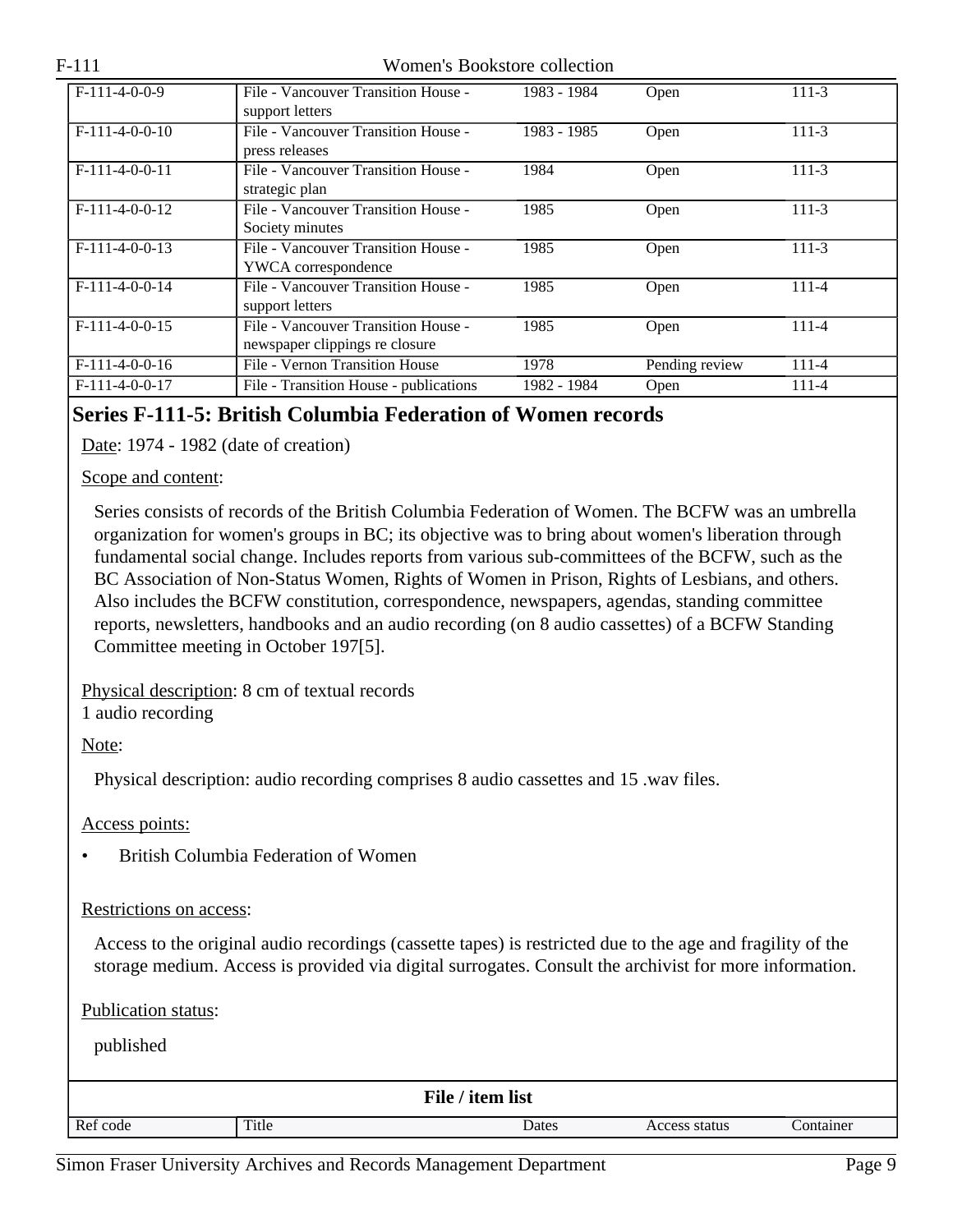| $F-111-5-0-0-1$   | File - British Columbia Federation of | 1974 - 1975        | Open | $111 - 4$       |
|-------------------|---------------------------------------|--------------------|------|-----------------|
|                   | Women - newspaper                     |                    |      |                 |
| $F-111-5-0-0-2$   | File - British Columbia Federation of | 1974 - 1976        | Open | $111-4$         |
|                   | Women - Subcommittee reports          |                    |      |                 |
| $F-111-5-0-0-3$   | File - British Columbia Federation of | 1974 - 1976        | Open | $111-4$         |
|                   | Women - correspondence recieved       |                    |      |                 |
| $F-111-5-0-0-4$   | File - British Columbia Federation of | 1974 - 1982        | Open | $111 - 4$       |
|                   | Women - committees, agendas, etc.     |                    |      |                 |
| $F-111-5-0-0-5$   | File - British Columbia Federation of | $1975 - 1976$      | Open | $111-4$         |
|                   | Women - Standing Committee            |                    |      |                 |
| $F-111-5-0-0-5-1$ | Item - BCFW Standing Committee        | October 1974 -     | Open | <b>OBJ-3248</b> |
|                   | Meeting                               | October 1979       |      | OBJ-3249        |
|                   |                                       |                    |      | OBJ-3250        |
|                   |                                       |                    |      | OBJ-3251        |
|                   |                                       |                    |      | OBJ-3252        |
|                   |                                       |                    |      | OBJ-3253        |
|                   |                                       |                    |      | OBJ-3254        |
|                   |                                       |                    |      | OBJ-3255        |
|                   | Item - OBJ-3248_SideA.wav             |                    |      |                 |
|                   | Item - OBJ-3248_SideB.wav             |                    |      |                 |
|                   | Item - OBJ-3249_SideA.wav             |                    |      |                 |
|                   | Item - OBJ-3249_SideB.wav             |                    |      |                 |
|                   | Item - OBJ-3250_SideA.wav             |                    |      |                 |
|                   | Item - OBJ-3250_SideB.wav             |                    |      |                 |
|                   | Item - OBJ-3251_SideA.wav             |                    |      |                 |
|                   | Item - OBJ-3251_SideB.wav             |                    |      |                 |
|                   | Item - OBJ-3252_SideA.wav             |                    |      |                 |
|                   | Item - OBJ-3252_SideB.wav             |                    |      |                 |
|                   | Item - OBJ-3253_SideA.wav             |                    |      |                 |
|                   | Item - OBJ-3253_SideB.wav             |                    |      |                 |
|                   | Item - OBJ-3254_SideA.wav             |                    |      |                 |
|                   | Item - OBJ-3255_SideA.wav             |                    |      |                 |
|                   | Item - OBJ-3255 SideB.wav             |                    |      |                 |
| $F-111-5-0-0-6$   | File - British Columbia Federation of | $1975 - 1980$      | Open | $111-4$         |
|                   | Women - newsletters and handbooks     |                    |      |                 |
| $F-111-5-0-0-7$   | File - British Columbia Federation of | 1977 - 1982        | Open | $111-4$         |
|                   | Women - Constitution                  |                    |      |                 |
| $F-111-5-0-0-8$   | File - British Columbia Federation of | $[ca 1974] - [ca]$ | Open | $111-4$         |
|                   | Women - Action for Women Conference   | 1979]              |      |                 |

## <span id="page-9-0"></span>**Series F-111-6: Women's Centres - Newsletters**

Date: 1970 - 1982 (date of creation)

Scope and content:

Series consists of newsletters from various women's centres across Canada. Although diverse in scope, women's centres are similar in that they exist to provide services specifically for women. Included are newsletters from British Columbia women's centres in Aldergrove, North Vancouver, Port Coquitlam, Prince George, Richmond, Surrey, SFU, Vancouver, and Victoria. Includes newsletters from centres in Alberta, Ontario, New Brunswick, Saskatchewan, and the Yukon.

Physical description: 12 cm of textual records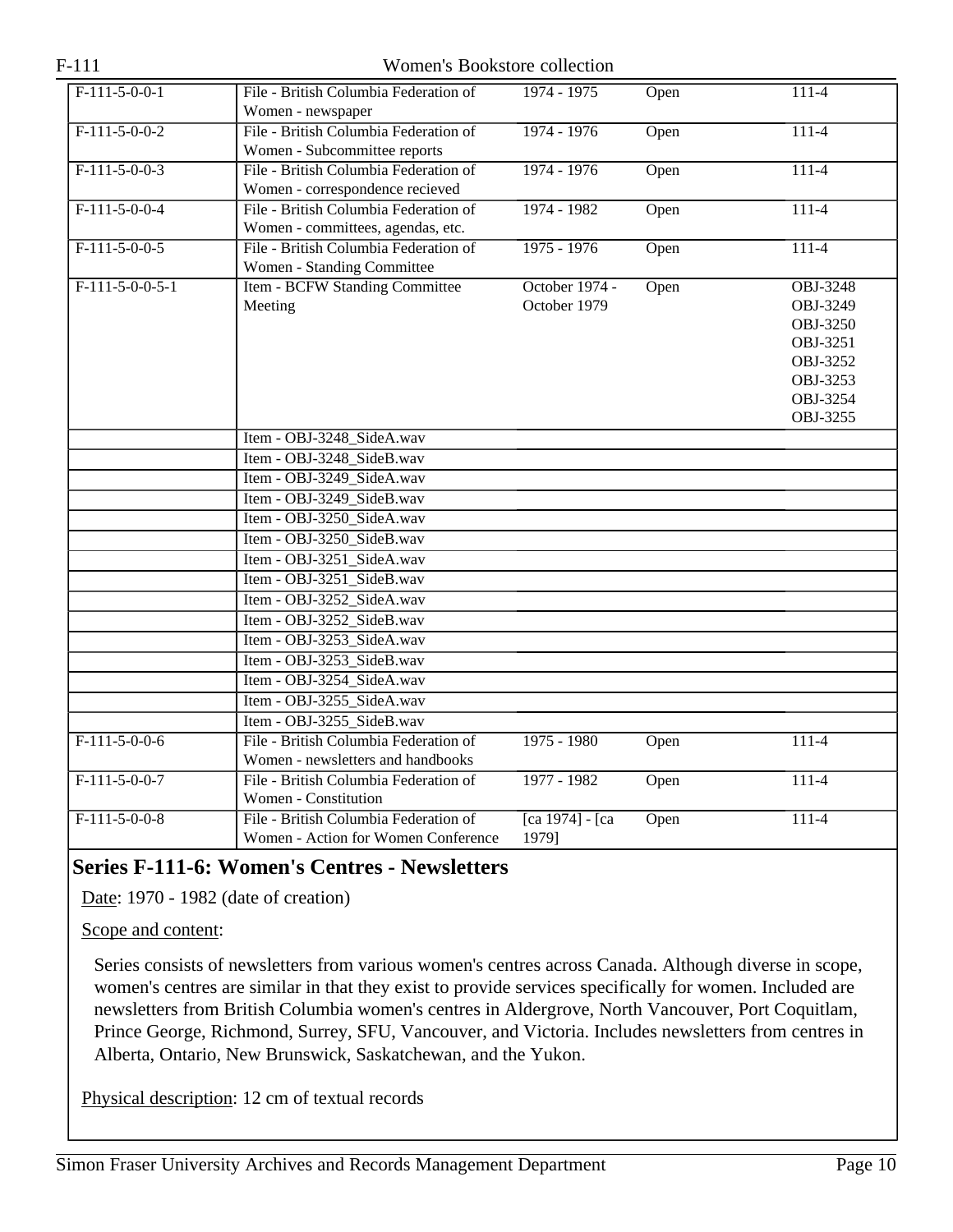## Publication status:

#### published

|                  | File / item list                                                                                |                             |               |           |
|------------------|-------------------------------------------------------------------------------------------------|-----------------------------|---------------|-----------|
| Ref code         | Title                                                                                           | Dates                       | Access status | Container |
| $F-111-6-0-0-1$  | File - BC Women's Centres - Aldergrove<br>-- Ishtar                                             | 1974                        | Open          | $111-5$   |
| $F-111-6-0-0-2$  | File - BC Women's Centres - Nanaimo                                                             | $[ca 1974] - [ca]$<br>1979] | Open          | $111-5$   |
| $F-111-6-0-0-3$  | File - BC Women's Centres - North<br>Shore                                                      | $1974 - 1981$               | Open          | $111-5$   |
| $F-111-6-0-0-4$  | File - BC Women's Centres - Port<br>Coquitlam                                                   | 1976 - 1980                 | Open          | $111-5$   |
| $F-111-6-0-0-5$  | File - BC Women's Centres - Prince<br>George-- Aspen: A Newsletter for and by<br>Northern Women | $1979 - 1981$               | Open          | $111-5$   |
| $F-111-6-0-0-6$  | File - BC Women's Centres - Richmond                                                            | 1979                        | Open          | $111-5$   |
| $F-111-6-0-0-7$  | File - BC Women's Centres - South<br>Surrey / White Rock -- Woman's Place<br>Association        | 1981 - 1982                 | Open          | $111-5$   |
| $F-111-6-0-0-8$  | File - BC Women's Centres - SFU                                                                 | $1975 - 1976$               | Open          | $111-5$   |
| $F-111-6-0-0-9$  | File - BC Women's Centres - Vancouver                                                           | [ca 1974] - [ca<br>1979]    | Open          | $111-5$   |
| $F-111-6-0-0-10$ | File - BC Women's Centres - Victoria                                                            | 1974                        | Open          | $111-5$   |
| $F-111-6-0-0-11$ | File - Alberta Women's Centres - Calgary<br><b>YWCA Women's Centre</b>                          | 1974                        | Open          | $111-5$   |
| $F-111-6-0-0-12$ | File - Alberta Women's Centres -<br>Edmonton                                                    | 1975                        | Open          | $111-5$   |
| $F-111-6-0-0-13$ | <b>File - New Brunswick Women's Centres</b><br>- St. John's                                     | [ca 1970] - [ca<br>1979]    | Open          | $111-5$   |
| $F-111-6-0-0-14$ | File - Ontario Women's Centres - Guelph<br>-- Virago                                            | 1974                        | Open          | $111-5$   |
| $F-111-6-0-0-15$ | File - Ontario Women's Centres -<br>Kingston                                                    | 1976                        | Open          | $111-5$   |
| $F-111-6-0-0-16$ | File - Ontario Women's Centres -<br>Kitchener / Waterloo - "Women's Place"                      | $1974 - 1975$               | Open          | $111-5$   |
| $F-111-6-0-0-17$ | File - Ontario Women's Centres - Ottawa                                                         | 1974                        | Open          | $111-5$   |
| $F-111-6-0-0-18$ | File - Ontario Women's Centres - "The<br>Woman's Place"                                         | 1974 - 1976                 | Open          | $111-5$   |
| $F-111-6-0-0-19$ | File - Ontario Women's Centres -<br><b>Women's Information Centre</b>                           | 1975                        | Open          | $111-5$   |
| $F-111-6-0-0-20$ | File - Saskatchewan Women's Centres -<br>Saskatoon                                              | $1974 - 1975$               | Open          | $111 - 5$ |
| $F-111-6-0-0-21$ | File - Yukon Women's Centres -<br>Whitehorse -- Victoria Faulkner<br><b>Women's Centre</b>      | 1975                        | Open          | $111-5$   |
| $F-111-6-0-0-22$ | File - Women's Centres - miscellaneous                                                          | 1975                        | Open          | $111-5$   |

<span id="page-10-0"></span>Date: 1937 - 1990 (date of creation)

Scope and content: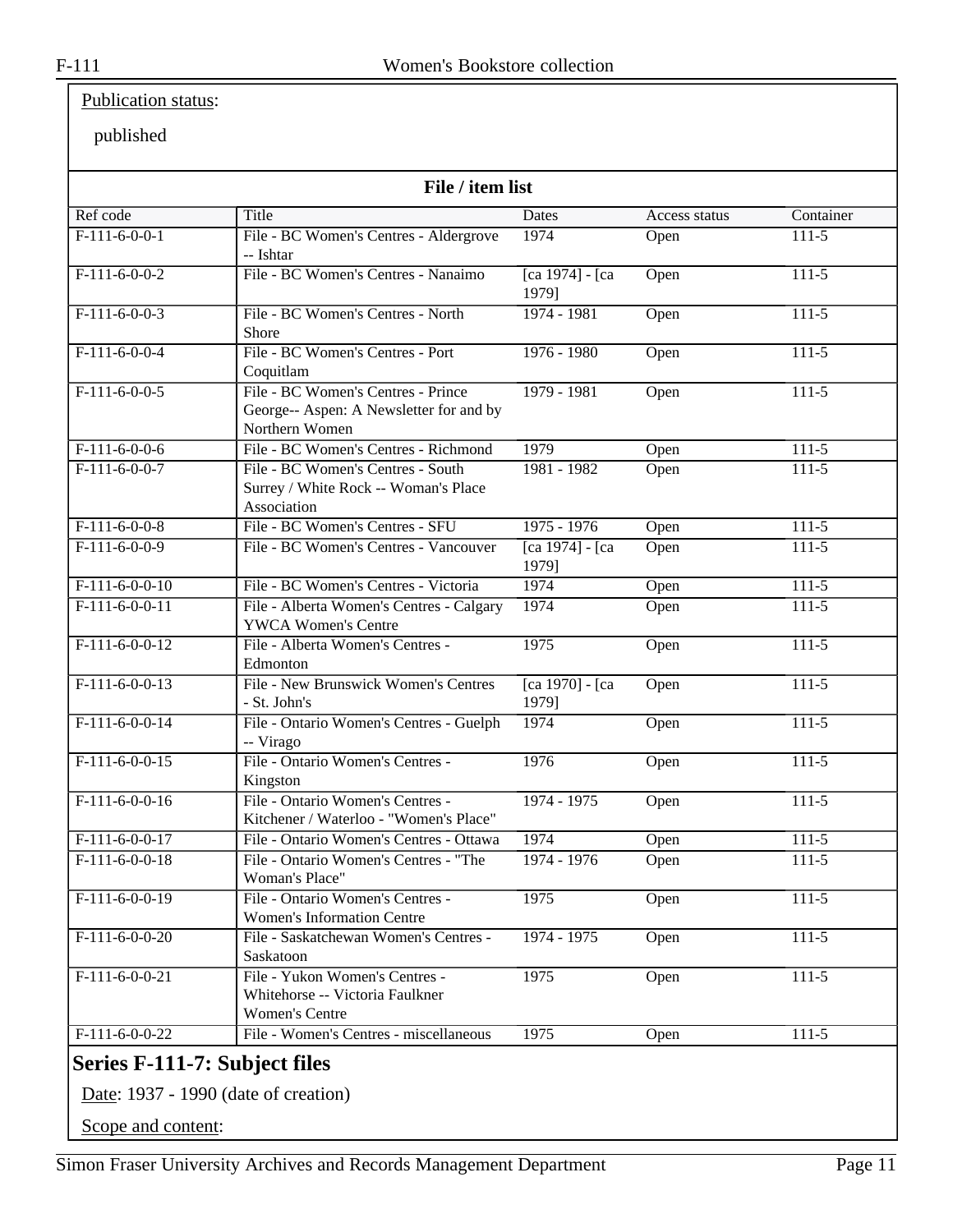Series consists of files relating to a number of issues, activities, and areas of interest to the women's movement in North America. Files contain material on such diverse topics as birth control, socialism, pornography, rape and beauty pageants. Also includes files on organizations, groups, and movements in the fight for women's rights, such as the Younger Lesbian Association, Women Against the Budget, Vancouver Rape Relief, Concerned Citizens for Choice on Abortion, the Childcare Occupation Forces, and others. Includes articles, clippings, newsletters, academic papers, reports, posters, calendars, and ephemera.

Physical description: 1.94 m of textual records

Note:

Predominant dates: 1965-1985.

#### Arrangement:

Series was arranged by the archivist into two sub-series, one for general files, the other for files on particular organizations.

#### Publication status:

published

#### **File / item list**

### <span id="page-11-0"></span>**Subseries F-111-7-1: General**

Date: 1937 - 1990 (date of creation)

Scope and content:

Sub-series consists of reference files relating general subjects.

Physical description: 1.37 m of textual records

#### Arrangement:

Files are arranged alphabetically.

#### Publication status:

| File / item list |                                |             |               |           |
|------------------|--------------------------------|-------------|---------------|-----------|
| Ref code         | Title                          | Dates       | Access status | Container |
| $F-111-7-1-0-1$  | File - Abortion                | 1962 - 1980 | Open          | 111-6     |
| $F-111-7-1-0-2$  | File - Academic Discrimination | 1968 - 1976 | Open          | $111-6$   |
| $F-111-7-1-0-3$  | File - Advertising             | 1969 - 1977 | Open          | $111-6$   |
| $F-111-7-1-0-4$  | File - Arts $1/2$              | 1971 - 1982 | Open          | $111-6$   |
| $F-111-7-1-0-5$  | File - Arts $2/2$              | 1971 - 1982 | Open          | $111-6$   |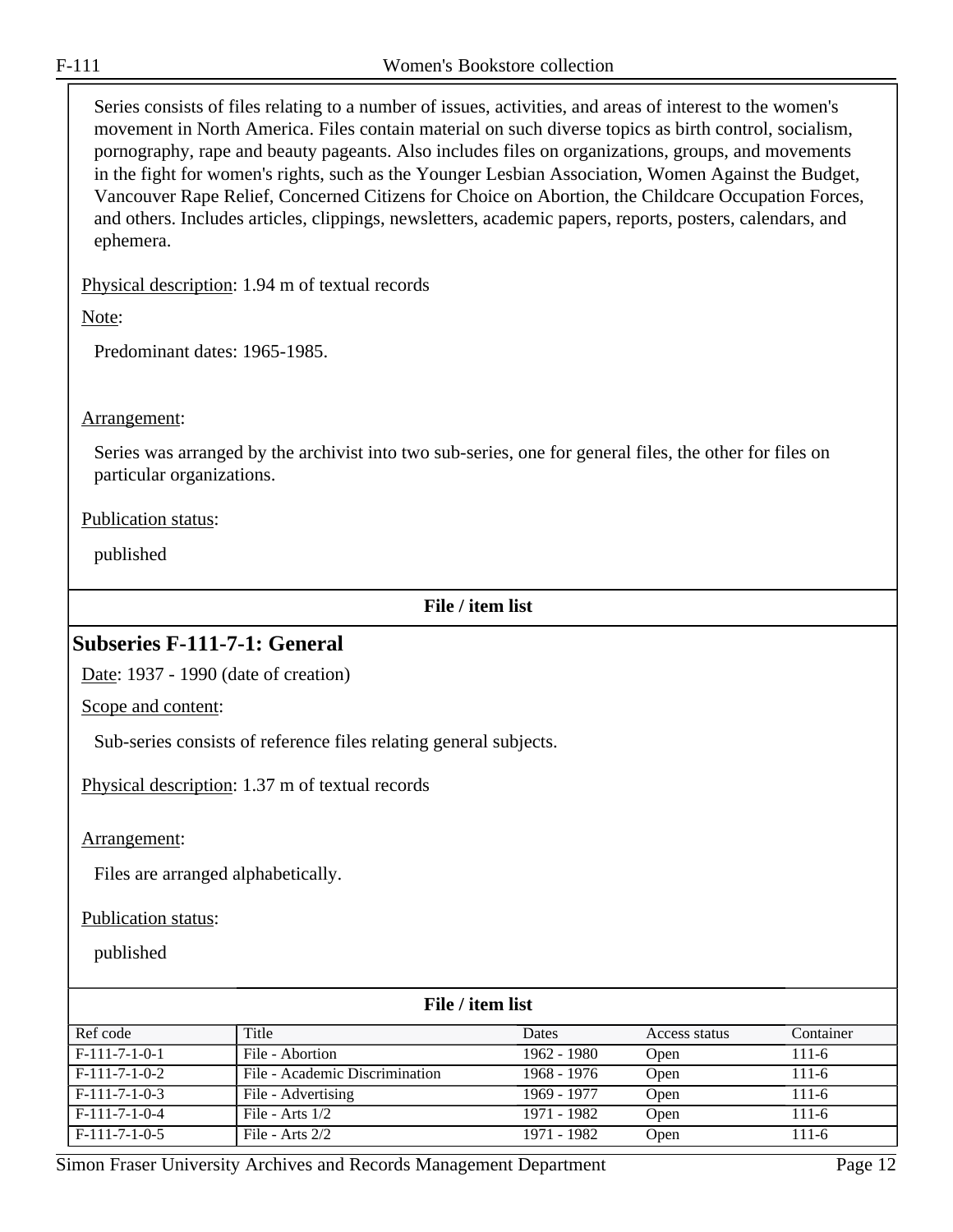| $F-111-7-1-0-6$  | File - Arts - film                        | 1970 - 1981              | Open | $111 - 7$  |
|------------------|-------------------------------------------|--------------------------|------|------------|
| $F-111-7-1-0-7$  | File - Arts - music and songs             | 1971 - 1980              | Open | $111 - 7$  |
| $F-111-7-1-0-8$  | File - Arts - poetry                      | 1972 - 1981              | Open | $111-7$    |
| $F-111-7-1-0-9$  | File - Battered Women / Violence          | $1976 - 1984$            | Open | $111 - 7$  |
|                  | Against Women 1/2                         |                          |      |            |
| $F-111-7-1-0-10$ | File - Battered Women / Violence          | 1976 - 1984              | Open | $111 - 7$  |
|                  | Against Women 2/2                         |                          |      |            |
| $F-111-7-1-0-11$ | File - Beauty pageants                    | 1969                     | Open | $111 - 8$  |
| $F-111-7-1-0-12$ | File - Bibliographies - books and authors | 1966 - 1980              | Open | $111 - 8$  |
| $F-111-7-1-0-13$ | File - Birth Control                      | 1937 - 1983              | Open | $111 - 8$  |
| $F-111-7-1-0-14$ | File - The Bitch Manifesto                |                          | Open | $111 - 8$  |
| $F-111-7-1-0-15$ | File - Book catalogues 1/2                | 1969 - 1976              | Open | $111 - 8$  |
| $F-111-7-1-0-16$ | File - Book catalogues 2/2                | 1969 - 1976              | Open | $111 - 8$  |
| $F-111-7-1-0-17$ | File - British Columbia                   | 1972 - 1984              | Open | $111 - 8$  |
| $F-111-7-1-0-18$ | File - Brown, Rosemary                    | 1978 - 1984              | Open | $111 - 8$  |
| $F-111-7-1-0-19$ | File - Calendars                          | 1973 - 1976              | Open | $111 - 8$  |
| $F-111-7-1-0-20$ | File - Calendars                          | 1976 - 1983              | Open | $111-9$    |
| $F-111-7-1-0-21$ | File - Canada                             | [ca 1970] - [ca<br>1979] | Open | 111-9      |
| $F-111-7-1-0-22$ | File - Childcare/Daycare                  | 1970 - 1978              | Open | $111-9$    |
| $F-111-7-1-0-23$ | File - Childcare/Daycare                  | $1973 - 1981$            | Open | $111-9$    |
| $F-111-7-1-0-24$ | File - Childcare/Daycare - Newsletters    | 1974 - 1979              | Open | 111-9      |
| $F-111-7-1-0-25$ | File - Directories, Guides and Resources  | 1974 - 1981              | Open | $111-9$    |
|                  | - British Columbia                        |                          |      |            |
| $F-111-7-1-0-26$ | File - Directories, Guides and Resources  | 1979 - 1982              | Open | $111 - 10$ |
|                  | - Canada                                  |                          |      |            |
| $F-111-7-1-0-27$ | File - Feminist Calendars                 | 1973 - 1977              | Open |            |
| $F-111-7-1-0-28$ | File - Event Posters / Press Releases 1/2 | 1970 - 1982              | Open | $111 - 10$ |
| $F-111-7-1-0-29$ | File - Event Posters / Press Releases 2/2 | 1970 - 1982              | Open | $111 - 10$ |
| $F-111-7-1-0-30$ | File - Health 1/2                         | $1965 - 1981$            | Open | $111 - 10$ |
| $F-111-7-1-0-31$ | File - Health 2/2                         | $1965 - 1981$            | Open | $111 - 10$ |
| $F-111-7-1-0-32$ | File - Health                             | 1979                     | Open | $111 - 10$ |
| $F-111-7-1-0-33$ | File - Health - Genital                   | $1971 - 1981$            | Open | $111 - 11$ |
| $F-111-7-1-0-34$ | File - Homosexuality 1/2                  | 1967 - 1982              | Open | $111 - 11$ |
| $F-111-7-1-0-35$ | File - Homosexuality 2/2                  | 1967 - 1982              | Open | $111 - 11$ |
| $F-111-7-1-0-36$ | File - Indochinese Women - Conference     | 1970 - 1971              | Open | 111-11     |
| $F-111-7-1-0-37$ | File - Language                           |                          | Open | $111 - 11$ |
| $F-111-7-1-0-38$ | File - Law $1/2$                          | 1970 - 1982              | Open | $111 - 11$ |
| $F-111-7-1-0-39$ | File - Law 2/2                            | 1970 - 1982              | Open | $111 - 11$ |
| $F-111-7-1-0-40$ | File - Law - Vancouver People's Law       | 1971 - 1984              | Open | $111 - 11$ |
|                  | School                                    |                          |      |            |
| $F-111-7-1-0-41$ | File - Lesbians                           | 1970 - 1983              | Open | 111-11     |
| $F-111-7-1-0-42$ | File - Lesbians - Conference              | 1981                     | Open | 111-12     |
| $F-111-7-1-0-43$ | File - Lesbians - Journals, Newsletters   | 1973 - 1982              | Open | $111 - 12$ |
| $F-111-7-1-0-44$ | File - Makara - note cards and ephemera   | 1976 - 1977              | Open | $111 - 12$ |
| $F-111-7-1-0-45$ | File - Marriage and Divorce               | 1969 - 1974              | Open | 111-12     |
| $F-111-7-1-0-46$ | File - Media                              | 1970 - 1976              | Open | 111-12     |
| $F-111-7-1-0-47$ | File - Men's Liberation                   | 1969 - 1974              | Open | 111-12     |
| $F-111-7-1-0-48$ | File - Native Women                       | 1975 - 1978              | Open | 111-12     |
| $F-111-7-1-0-49$ | File - Pedestal correspondence            | 1970 - 1974              | Open | $111 - 12$ |
| $F-111-7-1-0-50$ | File - Politics                           | 1969 - 1981              | Open | $111 - 12$ |
| $F-111-7-1-0-51$ | File - Pornography                        | 1982 - 1983              | Open | 111-12     |
| $F-111-7-1-0-52$ | File - Prostitution                       |                          | Open | 111-12     |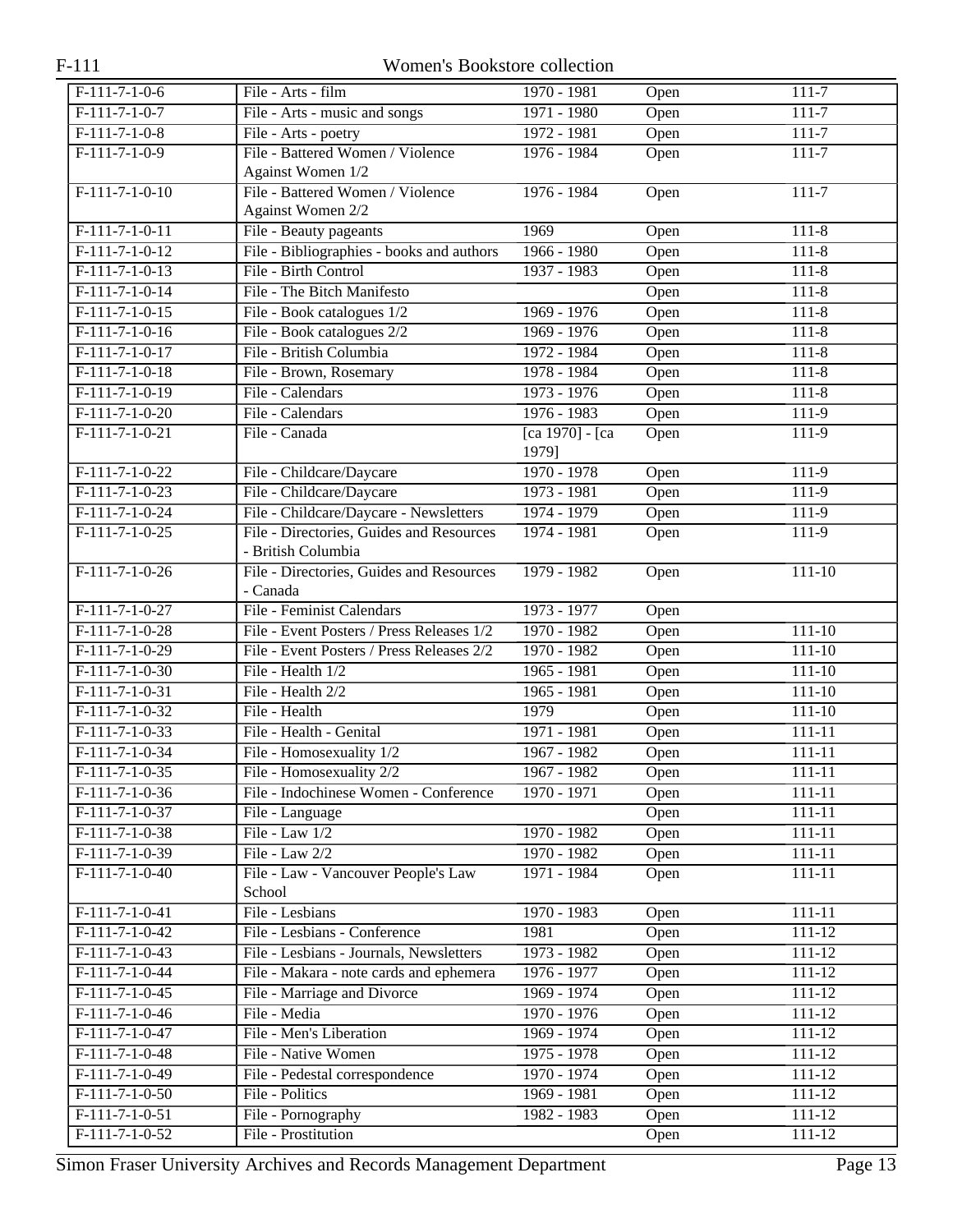| $F-111-7-1-0-53$ | File - Psychology of Women              | 1970 - 1981   | Open              | 111-12     |
|------------------|-----------------------------------------|---------------|-------------------|------------|
| $F-111-7-1-0-54$ | File - Race                             | $1968 - 1975$ | Open              | $111 - 13$ |
| $F-111-7-1-0-55$ | File - Rape                             | 1971 - 1980   | Open              | $111 - 13$ |
| $F-111-7-1-0-56$ | File - Religion                         | $1971 - 1982$ | Open              | $111 - 13$ |
| $F-111-7-1-0-57$ | File - Sex Role Stereotypes 1/2         | $1969 - 1975$ | Open              | $111 - 13$ |
| $F-111-7-1-0-58$ | File - Sex Role Stereotypes 2/2         | $1969 - 1975$ | Open              | $111 - 13$ |
| $F-111-7-1-0-59$ | File - Sex Role Stereotypes - Teacher's | 1972 - 1974   | Open              | 111-13     |
|                  | Kit                                     |               |                   |            |
| $F-111-7-1-0-60$ | File - Socialism 1/2                    | 1969 - 1981   | Open              | $111 - 13$ |
| $F-111-7-1-0-61$ | File - Socialism 2/2                    | $1969 - 1981$ | Open              | $111 - 14$ |
| $F-111-7-1-0-62$ | File - Sports and Leisure               | 1972 - 1982   | Open              | $111 - 14$ |
| $F-111-7-1-0-63$ | File - Third World                      | 1968 - 1982   | Open              | $111 - 14$ |
| $F-111-7-1-0-64$ | File - Unions                           | 1971 - 1980   | Open              | $111 - 14$ |
| $F-111-7-1-0-65$ | File - Vancouver Public Library         |               | Open              | $111 - 14$ |
| $F-111-7-1-0-66$ | File - War and Military                 |               | Open              | $111 - 14$ |
| $F-111-7-1-0-67$ | File - Welfare                          | $1969 - 1978$ | Open              | $111 - 14$ |
| $F-111-7-1-0-68$ | File - Women's Day                      | 1967 - 1979   | Open              | $111 - 14$ |
| $F-111-7-1-0-69$ | File - Women's Movement - ephemera      | 1975 - 1981   | Open              | $111 - 14$ |
| $F-111-7-1-0-70$ | File - Women's Movement - Australia/    | $1975 - 1982$ | Open              | 111-14     |
|                  | New Zealand                             |               |                   |            |
| $F-111-7-1-0-71$ | File - Women's Movement - Quebec        | 1970 - 1981   | Open              | 111-14     |
| $F-111-7-1-0-72$ | File - Women's Movement - U.S. 1/2      | 1969 - 1979   | Open              | $111 - 15$ |
| $F-111-7-1-0-73$ | File - Women's Movement - U.S. 2/2      | 1969 - 1979   | $\overline{Open}$ | $111 - 15$ |
| $F-111-7-1-0-74$ | File - Women's Movement - U.S.          | 1970 - 1982   | Open              | $111 - 15$ |
|                  | newspapers                              |               |                   |            |
| $F-111-7-1-0-75$ | File - Women's Studies 1/2              | 1970 - 1984   | Open              | $111 - 15$ |
| $F-111-7-1-0-76$ | File - Women's Studies 2/2              | 1970 - 1984   | Open              | $111 - 15$ |
| $F-111-7-1-0-77$ | File - Women's Studies - SFU            | 1972 - 1977   | Open              | $111 - 16$ |
| $F-111-7-1-0-78$ | File - Women's Studies - UBC            | $1969 - 1975$ | Open              | $111 - 16$ |
| $F-111-7-1-0-79$ | File - Work 1/2                         | $1968 - 1981$ | Open              | $111 - 16$ |
| $F-111-7-1-0-80$ | File - Work 2/2                         | 1968 - 1981   | Open              | $111 - 16$ |
| $F-111-7-1-0-81$ | File - Work - Housework                 | 1967 - 1981   | Open              | $111 - 16$ |
| $F-111-7-1-0-82$ | File - Work - Papers and periodicals    | $1968 - 1981$ | Open              | $111 - 16$ |
| $F-111-7-1-0-83$ | File - Work - Papers and presentations  | 1970 - 1981   | Open              | $111 - 16$ |
| $F-111-7-1-0-84$ | File - Posters, vol. 1                  | 1975 - 1990   | Open              |            |
| $F-111-7-1-0-85$ | File - Posters, vol. 2                  | 1975 - 1990   | Open              |            |
| F-111-7-1-0-86   | File - Posters, vol. 3                  | 1975 - 1990   | Open              |            |
| F-111-7-1-0-87   | File - Posters, vol. 4                  | 1975 - 1990   | Open              |            |
| $F-111-7-1-0-88$ | File - Posters, vol. 5                  | $1975 - 1990$ | Open              |            |
| F-111-7-1-0-89   | File - Posters, vol. 6                  | 1975 - 1990   | Open              |            |
| $F-111-7-1-0-90$ | File - Posters, vol. 7                  | 1975 - 1990   | Open              |            |
| $F-111-7-1-0-91$ | File - Posters, vol. 8                  | $1975 - 1990$ | Open              |            |

## <span id="page-13-0"></span>**Subseries F-111-7-2: Feminist organizations and movements**

Date: 1968 - 1985 (date of creation)

Scope and content:

Sub-series consists of reference files relating feminist organizations. For list of organizations, see Access Points.

Physical description: 50 cm of textual records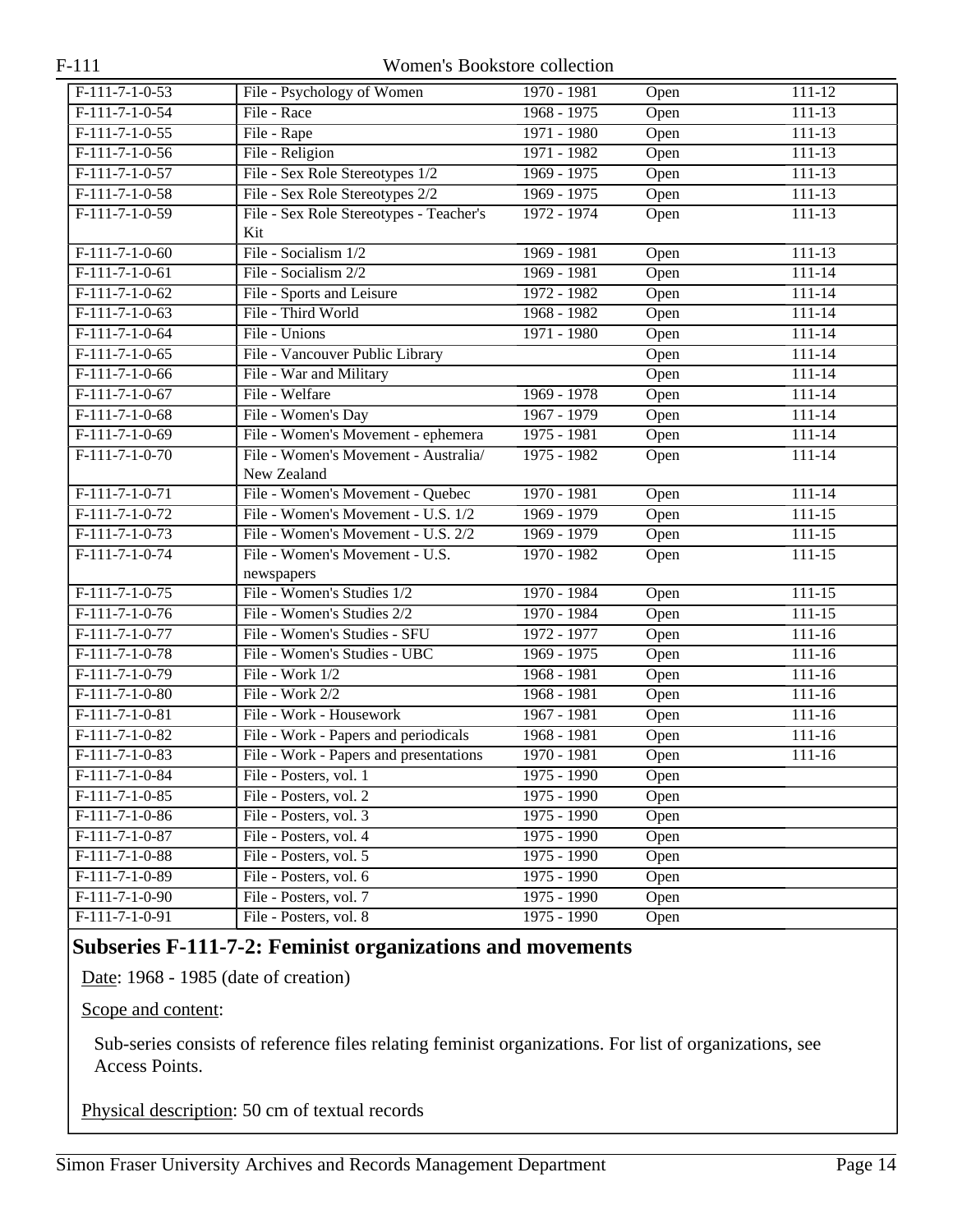### Arrangement:

Files are arranged alphabetically.

#### Publication status:

| File / item list |                                                                                 |               |               |            |  |
|------------------|---------------------------------------------------------------------------------|---------------|---------------|------------|--|
| Ref code         | Title                                                                           | Dates         | Access status | Container  |  |
| $F-111-7-2-0-1$  | File - B.C. Association of Midwives                                             | 1980 - 1981   | Open          | $111 - 17$ |  |
| $F-111-7-2-0-2$  | File - B.C. Task Force on Immigrant<br>Women                                    | 1982          | Open          | $111 - 17$ |  |
| $F-111-7-2-0-3$  | File - B.C. Women's Abortion Law-<br>repeal Coalition                           | $1971 - 1973$ | Open          | $111 - 17$ |  |
| $F-111-7-2-0-4$  | File - Canadian Association for Repeal of<br>the Abortion Law (CARAL)           | 1973 - 1977   | Open          | $111 - 17$ |  |
| $F-111-7-2-0-5$  | File - Childcare Occupation Forces                                              | 1973          | Open          | $111 - 17$ |  |
| $F-111-7-2-0-6$  | File - Concerned Aboriginal Women -<br>Occupation of DIAND                      | $1978 - 1981$ | Open          | 111-17     |  |
| $F-111-7-2-0-7$  | File - Concerned Citizens for Choice on<br>Abortion                             | 1980 - 1981   | Open          | $111 - 17$ |  |
| $F-111-7-2-0-8$  | File - Day Care Organizing Committee<br>(package) - Toronto                     | $1970 - 1971$ | Open          | $111 - 17$ |  |
| $F-111-7-2-0-9$  | File - Feminist News Service                                                    | $1974 - 1976$ | Open          | $111 - 17$ |  |
| $F-111-7-2-0-10$ | File - Greater Vancouver Federated Anti-<br>Poverty Groups                      | $1974 - 1976$ | Open          | $111 - 17$ |  |
| $F-111-7-2-0-11$ | File - International Feminist League of<br>Hong Kong                            | 1973          | Open          | $111 - 17$ |  |
| $F-111-7-2-0-12$ | File - Manitoba Abortion Action<br>Coalition                                    | 1971          | Open          | $111 - 17$ |  |
| $F-111-7-2-0-13$ | File - National Anti-Poverty<br>Organization                                    | 1972 - 1975   | Open          | $111 - 17$ |  |
| $F-111-7-2-0-14$ | File - Search Youth Group -<br>correspondence received                          | $1978 - 1981$ | Open          | $111 - 17$ |  |
| $F-111-7-2-0-15$ | File - Service, Office, and Retail<br>Workers' Union of Canada (SORWUC)         | $1975 - 1980$ | Open          | $111 - 17$ |  |
| $F-111-7-2-0-16$ | File - Society for the Happiness of Our<br>Offspring                            | 1971          | Open          | $111 - 18$ |  |
| $F-111-7-2-0-17$ | File - Solidarity Coalition                                                     | 1983 - 1985   | Open          | $111 - 18$ |  |
| $F-111-7-2-0-18$ | File - Status of Women                                                          | 1973 - 1976   | Open          | $111 - 18$ |  |
| $F-111-7-2-0-19$ | File - Status of Women                                                          | 1973 - 1981   | Open          | 111-18     |  |
| $F-111-7-2-0-20$ | File - Status of Women - Manitoba<br>Action Committee on the Status of<br>Women | 1980          | Open          | $111 - 18$ |  |
| $F-111-7-2-0-21$ | File - Status of Women - National Action<br>Committee on the Status of Women    | $1973 - 1981$ | Open          | $111 - 18$ |  |
| $F-111-7-2-0-22$ | File - Status of Women - Royal<br>Commission for the Status of Women            | $1968 - 1971$ | Open          | $111 - 18$ |  |
| $F-111-7-2-0-23$ | File - Status of Women - Sarnia-Lambton                                         | 1976          | Open          | $111 - 18$ |  |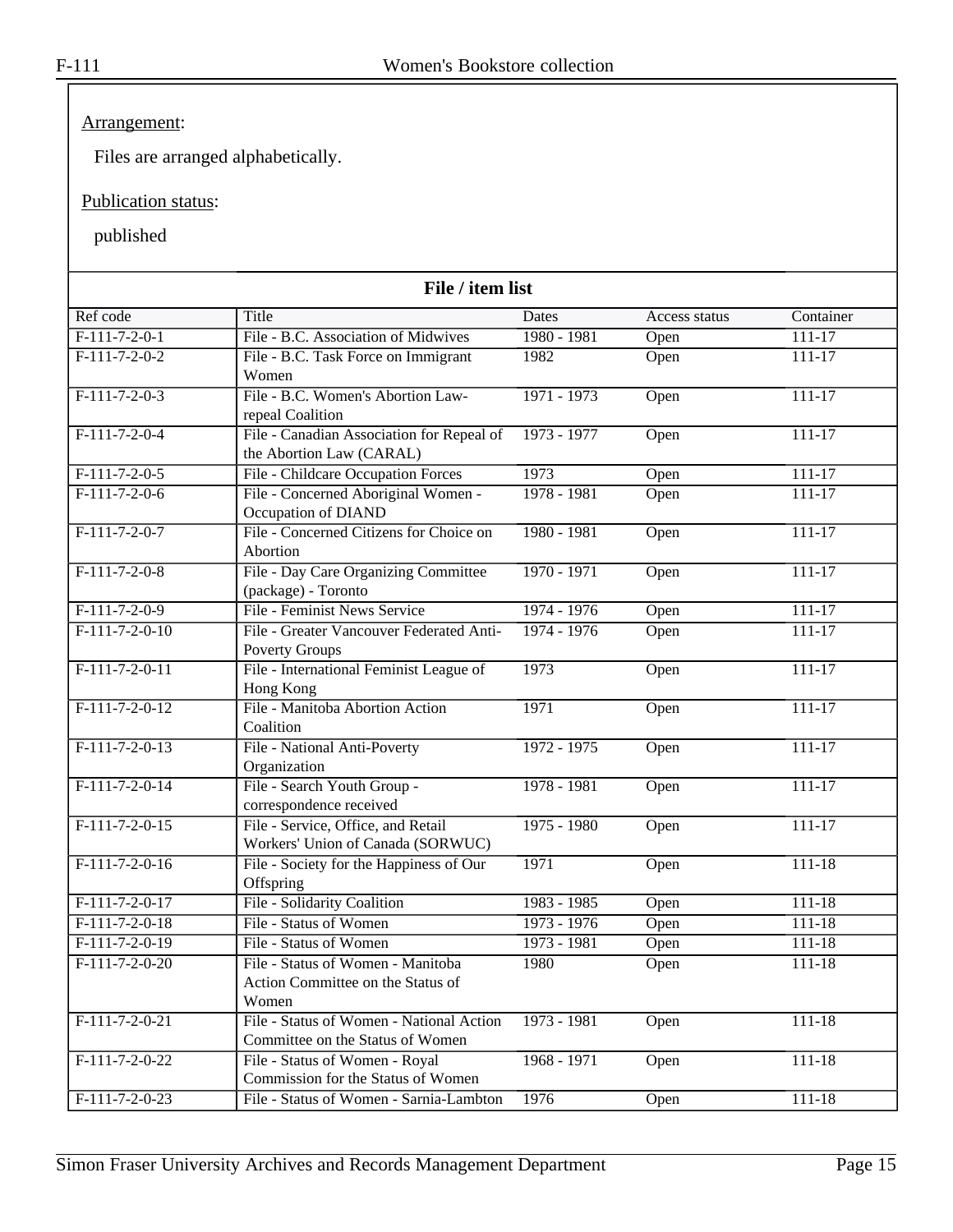| $F-111-7-2-0-24$ | File - Status of Women - Vancouver<br><b>Status of Women</b> | $1972 - 1981$ | Open | 111-18     |
|------------------|--------------------------------------------------------------|---------------|------|------------|
| $F-111-7-2-0-25$ | File - Status of Women - Victoria                            | 1974 - 1976   | Open | $111 - 18$ |
| $F-111-7-2-0-26$ | File - Toronto Women's Bookstore                             | 1974          | Open | $111 - 18$ |
| $F-111-7-2-0-27$ | File - Vancouver Opportunities Program                       | $1969 - 1975$ | Open | $111 - 19$ |
|                  | and "Help Yourself"                                          |               |      |            |
| $F-111-7-2-0-28$ | File - Vancouver Rape Relief                                 | 1980 - 1982   | Open | $111 - 19$ |
| $F-111-7-2-0-29$ | File - Vancouver Resources Board                             | 1974          | Open | $111 - 19$ |
| $F-111-7-2-0-30$ | File - Arts - Vancouver Women in Focus                       | 1980          | Open | $111 - 19$ |
|                  | Society                                                      |               |      |            |
| $F-111-7-2-0-31$ | File - Vancouver Women's Health                              | 1974 - 1980   | Open | $111 - 19$ |
|                  | Collective                                                   |               |      |            |
| $F-111-7-2-0-32$ | File - Vancouver Women's Interart                            | 1978 - 1980   | Open | $111 - 19$ |
|                  | Society                                                      |               |      |            |
| $F-111-7-2-0-33$ | File - Western Conference of                                 | 1973 - 1974   | Open | $111 - 19$ |
|                  | Opportunities for Women                                      |               |      |            |
| $F-111-7-2-0-34$ | File - Women Against the Budget                              | 1983 - 1985   | Open | $111 - 19$ |
| $F-111-7-2-0-35$ | File - Women in Trades                                       | 1980 - 1983   | Open | $111-19$   |
| $F-111-7-2-0-36$ | File - Women Rally for Action                                | 1976          | Open | 111-19     |
| $F-111-7-2-0-37$ | File - Women's Caucus of the New                             | 1968 - 1969   | Open | $111 - 19$ |
|                  | <b>University Conference</b>                                 |               |      |            |
| $F-111-7-2-0-38$ | File - Women's Liberation - Ontario                          | 1969 - 1971   | Open | $111 - 19$ |
| $F-111-7-2-0-39$ | File - Women's Liberation -                                  | 1968 - 1972   | Open | $111 - 19$ |
|                  | Organization / Strategy 1/2                                  |               |      |            |
| $F-111-7-2-0-40$ | File - Women's Liberation -                                  | 1968 - 1972   | Open | $111 - 20$ |
|                  | Organization / Strategy 2/2                                  |               |      |            |
| $F-111-7-2-0-41$ | File - Women's Liberation - Newsletter /                     | $1969 - 1980$ | Open | $111 - 20$ |
|                  | Journals 1/2                                                 |               |      |            |
| $F-111-7-2-0-42$ | File - Women's Liberation - Newsletter /                     | 1969 - 1980   | Open | $111 - 20$ |
|                  | Journals 2/2                                                 |               |      |            |
| $F-111-7-2-0-43$ | File - Women's Liberation - Sweden                           | 1971          | Open | $111 - 20$ |
| $F-111-7-2-0-44$ | File - Women's Research Centre                               | 1977 - 1978   | Open | $111 - 20$ |
| $F-111-7-2-0-45$ | File - Working Women's Association                           | 1971 - 1973   | Open | $111 - 20$ |
| $F-111-7-2-0-46$ | File - Younger Lesbian Association                           | 1980          | Open | $111 - 20$ |
| $F-111-7-2-0-47$ | File - YWCA - Toronto                                        | 1973 - 1985   | Open | $111 - 20$ |
| $F-111-7-2-0-48$ | File - YWCA - Vancouver                                      | $1973 - 1981$ | Open | $111 - 20$ |
| $F-111-7-2-0-49$ | File - YWCA - Winnipeg "Herself"                             | $1975 - 1976$ | Open | $111 - 20$ |

## <span id="page-15-0"></span>**Series F-111-8: Publications**

Date: 1969 - 1997 (date of creation)

Scope and content:

Series consists of a collection of feminist newspapers, journals, and newsletters documenting the women's movement in North America. Includes publications from British Columbia and the rest of Canada, the United States, and some examples from Australia, and England. Includes fairly extensive runs of issues of Kinesis (file 39, 1974-1987), Majority Report (file 47, 1973-1977), Off Our Backs (file 63, 1970-1980), and The Other Woman (file 67, 1972-1976).

Physical description: 2.3 m of textual records 212 newspapers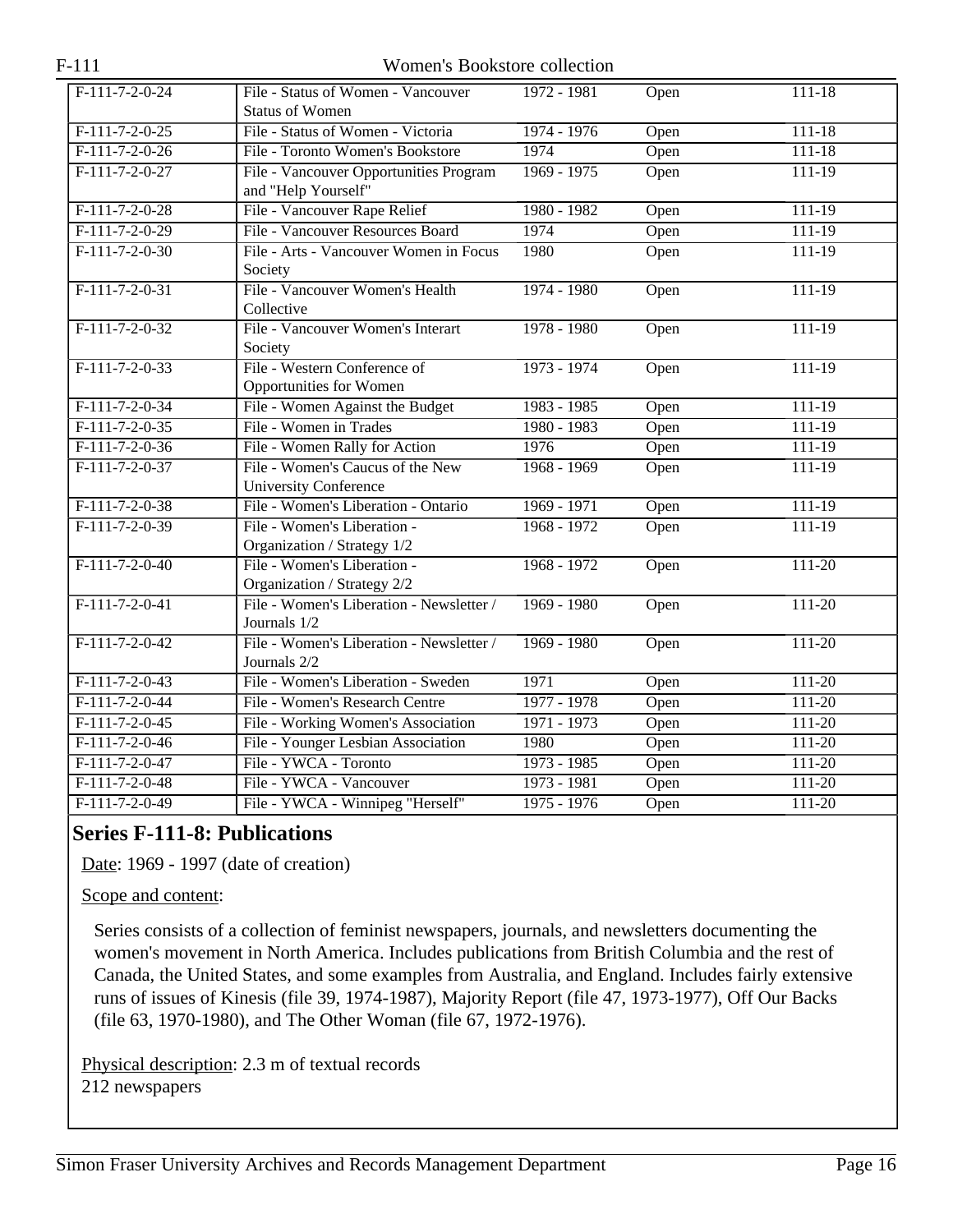## Finding aids:

An item list is available for newspapers in this series.

#### Publication status:

| File / item list |                                             |                           |               |            |
|------------------|---------------------------------------------|---------------------------|---------------|------------|
| Ref code         | Title                                       | Dates                     | Access status | Container  |
| $F-111-8-0-0-1$  | File - Akwesasne Notes                      | $1970 - 1971$             | Open          | $111 - 21$ |
| $F-111-8-0-0-2$  | File - The Arrow                            | 1974 - 1975               | Open          | 111-21     |
| $F-111-8-0-0-3$  | File - AUCE : Anchor                        | 1979 - 1985               | Open          | $111 - 21$ |
| $F-111-8-0-0-4$  | File - Big Mama Rag                         | $1975 - 1980$             | Open          | $111 - 21$ |
| $F-111-8-0-0-5$  | File - Blackout                             | 1981 - 1983               | Open          | $111 - 21$ |
| $F-111-8-0-0-6$  | File - Body Politic                         | 1979 - 1981               | Open          | $111 - 21$ |
| $F-111-8-0-0-7$  | File - Branching Out                        | $1973 - 1980$             | Open          | $111 - 21$ |
| $F-111-8-0-0-8$  | File - Bread and Roses                      | 1970 - 1976               | Open          | 111-21     |
| $F-111-8-0-0-9$  | File - Broadside                            | 1979 - 1983               | Open          | $111 - 21$ |
| $F-111-8-0-0-10$ | File - Calgary Women's Newspaper            | 1980 - 1981               | Open          | $111 - 21$ |
| $F-111-8-0-0-11$ | File - Canadian Newsletter of Research      | $1972 - 1975$             | Open          | 111-21     |
|                  | on Women                                    |                           |               |            |
| $F-111-8-0-0-12$ | File - Canadian Women and Religion          | 1975                      | Open          | $111 - 21$ |
|                  | Newsletter                                  |                           |               |            |
| $F-111-8-0-0-13$ | File - Catalist / Fed-Up Newsletter         | $1975 - 1980$             | Open          | $111 - 21$ |
| $F-111-8-0-0-14$ | File - Change                               | $1972 - 1973$             | Open          | 111-21     |
| $F-111-8-0-0-15$ | File - City Farmer                          | 1978 - 1981               | Open          | $111 - 21$ |
| $F-111-8-0-0-16$ | File - Communiqu'elles                      | 1981 - 1982               | Open          | $111 - 21$ |
| $F-111-8-0-0-17$ | File - Concerning Women and You             | 1978 - 1979               | Open          | $111 - 21$ |
| $F-111-8-0-0-18$ | File - Crosscurrents                        | 1975 - 1976               | Open          | $111 - 21$ |
| $F-111-8-0-0-19$ | File - C.A.R.D.W.O. Newsletter              | 1982                      | Open          | $111 - 21$ |
| $F-111-8-0-0-20$ | File - England - Miscellaneous              | 1970 - 1972               | Open          | 111-21     |
| $F-111-8-0-0-21$ | File - Entrelles                            | 1980                      | Open          | $111 - 21$ |
| $F-111-8-0-0-22$ | File - Equal Times                          | [ca 1970] - [ca<br>1979]  | Open          | $111 - 22$ |
| $F-111-8-0-0-23$ | File - Everywoman                           | 1970 - 1971               | Open          | $111 - 22$ |
| $F-111-8-0-0-24$ | File - The Feminist                         | 1974 - 1975               | Open          | $111 - 22$ |
| $F-111-8-0-0-25$ | File - Feminist Bookstore News              | 1980 - 1997               | Open          | $111 - 27$ |
| $F-111-8-0-0-26$ | File - Feminist Communication<br>Collective | 1974 - 1975               | Open          | 111-22     |
| $F-111-8-0-0-27$ | File - The Feminist Voice                   | 1972                      | Open          | $111 - 22$ |
| $F-111-8-0-0-28$ | File - Focus                                | 1980 - 1981               | Open          | $111 - 22$ |
| F-111-8-0-0-29   | File - The Freedom Socialist                | 1979                      | Open          | 111-22     |
| $F-111-8-0-0-30$ | File - Gay Tide                             | 1973 - 1980               | Open          | 111-22     |
| $F-111-8-0-0-31$ | File - Grapevine                            | 1973 - 1980               | Open          | 111-22     |
| $F-111-8-0-0-32$ | File - guerilla                             | [ca 1970] - [ca<br>1979]  | Open          | 111-22     |
| $F-111-8-0-0-33$ | File - HealthRight                          | 1974 - 1978               | Open          | 111-22     |
| $F-111-8-0-0-34$ | File - Healthsharing                        | 1979 - 1986               | Open          | 111-22     |
| $F-111-8-0-0-35$ | File - Hogtown Press, Toronto               | [ca 1970] - [ca]<br>1979] | Open          | 111-22     |
| $F-111-8-0-0-36$ | File - Images                               | 1974 - 1976               | Open          | $111 - 22$ |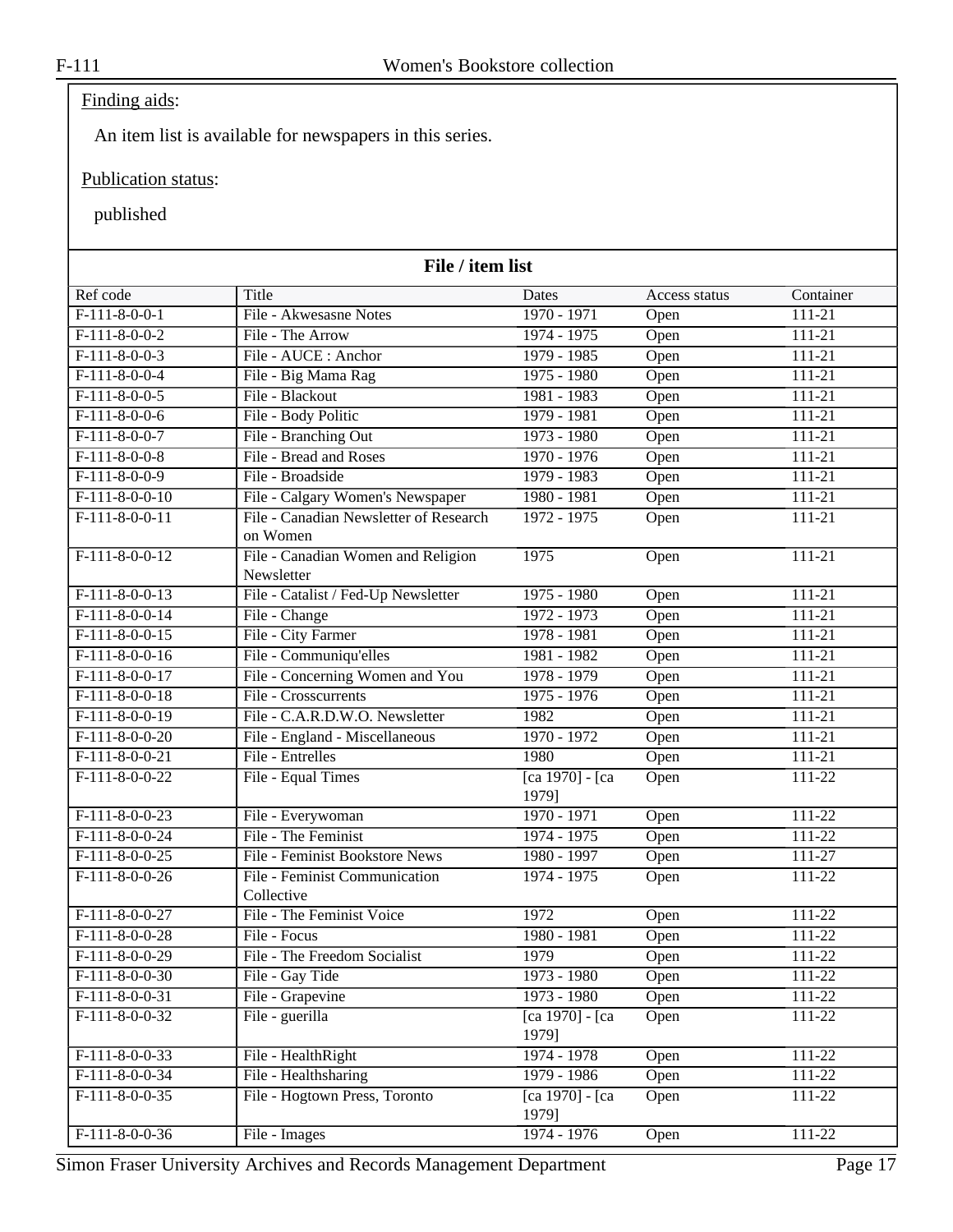| F-111-8-0-0-37                 | File - In a Nutshell          | 1980 - 1981                    |      | 111-22     |
|--------------------------------|-------------------------------|--------------------------------|------|------------|
| $F-111-8-0-0-38$               | File - In Struggle            | 1972 - 1980                    | Open | $111 - 22$ |
| $F-111-8-0-0-39$               |                               |                                | Open |            |
|                                | File - Kinesis                | 1974 - 1986                    | Open | 111-28     |
| $F-111-8-0-0-39-1$             | Item - Kinesis, vol. 4 no. 32 | April 1974                     | Open |            |
| $F-111-8-0-0-39-2$             | Item - Kinesis, vol. 4 no. 35 | <b>July 1974</b>               | Open |            |
| $F-111-8-0-0-39-3$             | Item - Kinesis, vol. 4 no. 36 | September 1974                 | Open |            |
| $F-111-8-0-0-39-4$             | Item - Kinesis, vol. 4 no. 39 | December 1974                  | Open |            |
| $F-111-8-0-0-39-5$             | Item - Kinesis, vol. 5 no. 41 | February 1975                  | Open |            |
| $F-111-8-0-0-39-6$             | Item - Kinesis, vol. 5 no. 42 | May 1975 -                     | Open |            |
|                                |                               | February 1975                  |      |            |
| $F-111-8-0-0-39-7$             | Item - Kinesis, vol. 5 no. 45 | <b>June 1975</b>               | Open |            |
| $F-111-8-0-0-39-8$             | Item - Kinesis, vol. 5 no. 47 | August 1975                    | Open |            |
| $F-111-8-0-0-39-9$             | Item - Kinesis, vol. 5 no. 48 | September 1975                 | Open |            |
| $F-111-8-0-0-39-10$            | Item - Kinesis, vol. 5 no. 50 | October 1975                   | Open |            |
| $F-111-8-0-0-39-11$            | Item - Kinesis, vol. 5 no. 50 | November 1975                  | Open |            |
| $F-111-8-0-0-39-12$            | Item - Kinesis, vol. 5 no. 51 | December 1975                  | Open |            |
| $F-111-8-0-0-39-13$            | Item - Kinesis, vol. 5 no. 52 | February 1976                  | Open |            |
| F-111-8-0-0-39-14              | Item - Kinesis, vol. 5 no. 53 | March 1976                     | Open |            |
| $F-111-8-0-0-39-15$            | Item - Kinesis, vol. 5 no. 54 | April 1976                     | Open |            |
| F-111-8-0-0-39-16              | Item - Kinesis, vol. 5 no. 60 | November 1976                  | Open |            |
| $F-111-8-0-0-39-17$            | Item - Kinesis, vol. 6 no. 1  | December 1976                  | Open |            |
| $F-111-8-0-0-39-18$            | Item - Kinesis, vol. 6 no. 3  | February 1977                  | Open |            |
| F-111-8-0-0-39-19              | Item - Kinesis, vol. 6 no. 4  | March 1977                     | Open |            |
| $F-111-8-0-0-39-20$            | Item - Kinesis, vol. 6 no. 5  | April 1977                     | Open |            |
| $F-111-8-0-0-39-21$            | Item - Kinesis, vol. 6 no. 6  | May 1977                       | Open |            |
| F-111-8-0-0-39-22              | Item - Kinesis, vol. 6 no. 7  | <b>June 1977</b>               | Open |            |
| $F-111-8-0-0-39-23$            | Item - Kinesis, vol. 6 no. 8  | <b>July 1977</b>               | Open |            |
| $F-111-8-0-0-39-24$            | Item - Kinesis, vol. 6 no. 9  | August 1977                    | Open |            |
| F-111-8-0-0-39-25              | Item - Kinesis, vol. 6 no. 10 | September 1977                 | Open |            |
| F-111-8-0-0-39-26              | Item - Kinesis, vol. 6 no. 11 | October 1977                   | Open |            |
| F-111-8-0-0-39-27              | Item - Kinesis, vol. 6 no. 12 | November 1977                  | Open |            |
| F-111-8-0-0-39-28              | Item - Kinesis, vol. 7 no. 1  | December 1977                  | Open |            |
| $F-111-8-0-0-39-29$            | Item - Kinesis, vol. 7 no. 2  | January 1978                   | Open |            |
| $F-111-8-0-0-39-30$            | Item - Kinesis, vol. 7 no. 3  | March 1978                     |      |            |
| $F-111-8-0-0-39-31$            | Item - Kinesis, vol. 7 no. 4  | April 1978                     | Open |            |
|                                |                               |                                | Open |            |
| F-111-8-0-0-39-32              | Item - Kinesis, vol. 7 no. 5  | May 1978                       | Open |            |
| F-111-8-0-0-39-33              | Item - Kinesis, vol. 7 no. 6  | June 1978                      | Open |            |
| $F-111-8-0-0-39-34$            | Item - Kinesis, vol. 7 no. 7  | July 1978 -                    | Open |            |
| $F-111-8-0-0-39-35$            | Item - Kinesis, vol. 7 no. 8  | August 1978                    |      |            |
| $F-111-8-0-0-39-36$            |                               | September 1978<br>October 1978 | Open |            |
|                                | Item - Kinesis, vol. 7 no. 9  |                                | Open |            |
| F-111-8-0-0-39-37              | Item - Kinesis, vol. 7 no. 10 | November 1978                  | Open |            |
| $F-111-8-0-0-39-38$            | Item - Kinesis, vol. 7 no. 11 | December 1978                  | Open |            |
|                                |                               | - January 1979                 |      |            |
| $F-111-\overline{8-0-0-39-39}$ | Item - Kinesis, vol. 7 no. 12 | February 1979                  | Open |            |
| $F-111-8-0-0-39-40$            | Item - Kinesis, vol. 8 no. 1  | March 1979                     | Open |            |
| $F-111-8-0-0-39-41$            | Item - Kinesis                | April 1979 -                   | Open |            |
|                                |                               | May 1979                       |      |            |
| $F-111-8-0-0-39-42$            | Item - Kinesis                | June 1979                      | Open |            |
| F-111-8-0-0-39-43              | Item - Kinesis                | <b>July 1979</b>               | Open |            |
| $F-111-8-0-0-39-44$            | Item - Kinesis                | August 1979                    | Open |            |
| $F-111-8-0-0-39-45$            | Item - Kinesis                | September 1979                 | Open |            |
|                                |                               | - October 1979                 |      |            |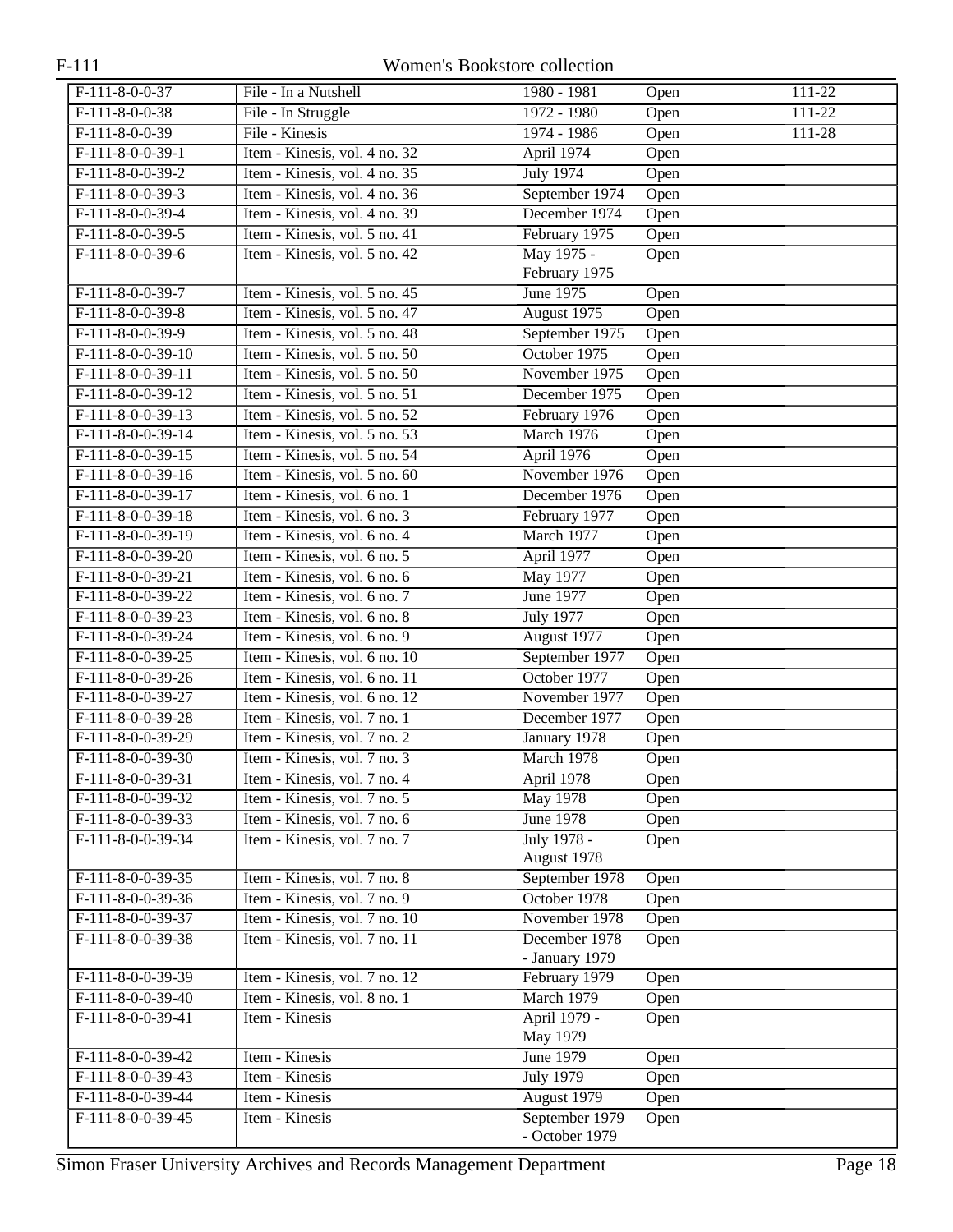| $F-111-8-0-0-39-46$ | Item - Kinesis                        | November 1979    | Open |            |
|---------------------|---------------------------------------|------------------|------|------------|
| $F-111-8-0-0-39-47$ | Item - Kinesis                        | December 1979    | Open |            |
|                     |                                       | - January 1980   |      |            |
| $F-111-8-0-0-39-48$ | Item - Kinesis                        | February 1980    | Open |            |
| $F-111-8-0-0-39-49$ | Item - Kinesis                        | March 1980       | Open |            |
| $F-111-8-0-0-39-50$ | Item - Kinesis                        | April 1980       | Open |            |
| $F-111-8-0-0-39-51$ | Item - Kinesis                        | <b>May 1980</b>  | Open |            |
| $F-111-8-0-0-39-52$ | Item - Kinesis                        | <b>June 1980</b> | Open |            |
| $F-111-8-0-0-39-53$ | Item - Kinesis                        | <b>July 1980</b> | Open |            |
| $F-111-8-0-0-39-54$ | Item - Kinesis                        | August 1980      | Open |            |
| $F-111-8-0-0-39-55$ | Item - Kinesis                        | September 1980   | Open |            |
|                     |                                       | - October 1980   |      |            |
| $F-111-8-0-0-39-56$ | Item - Kinesis                        | November 1980    | Open |            |
| $F-111-8-0-0-39-57$ | Item - Kinesis                        | December 1980    | Open |            |
|                     |                                       | - January 1981   |      |            |
| $F-111-8-0-0-39-58$ | Item - Kinesis                        | February 1981    | Open |            |
| $F-111-8-0-0-39-59$ | Item - Kinesis                        | March 1981       | Open |            |
| $F-111-8-0-0-39-60$ | Item - Kinesis                        | April 1981       | Open |            |
| $F-111-8-0-0-39-61$ | Item - Kinesis                        | <b>May 1981</b>  | Open |            |
| $F-111-8-0-0-39-62$ | Item - Kinesis                        | <b>June 1981</b> | Open |            |
| $F-111-8-0-0-39-63$ | Item - Kinesis                        | July 1981 -      | Open |            |
|                     |                                       | August 1981      |      |            |
| $F-111-8-0-0-39-64$ | Item - Kinesis                        | November 1981    | Open |            |
| $F-111-8-0-0-39-65$ | Item - Kinesis                        | February 1982    | Open |            |
| $F-111-8-0-0-39-66$ | Item - Kinesis                        | March 1982       | Open |            |
| $F-111-8-0-0-39-67$ | Item - Kinesis                        | <b>May 1982</b>  | Open |            |
| $F-111-8-0-0-39-68$ | Item - Kinesis                        | <b>June 1982</b> | Open |            |
| $F-111-8-0-0-39-69$ | Item - Kinesis                        | July 1982 -      | Open |            |
|                     |                                       | August 1982      |      |            |
| $F-111-8-0-0-39-70$ | Item - Kinesis                        | September 1982   | Open |            |
| $F-111-8-0-0-39-71$ | Item - Kinesis                        | October 1982     | Open |            |
| $F-111-8-0-0-39-72$ | Item - Kinesis                        | <b>June 1985</b> | Open |            |
| $F-111-8-0-0-39-73$ | Item - Kinesis                        | July 1985 -      | Open |            |
|                     |                                       | August 1985      |      |            |
| $F-111-8-0-0-39-74$ | Item - Kinesis                        | September 1985   | Open |            |
| $F-111-8-0-0-39-75$ | Item - Kinesis                        | October 1985     | Open |            |
| F-111-8-0-0-39-76   | Item - Kinesis                        | February 1986    | Open |            |
| $F-111-8-0-0-39-77$ | Item - Kinesis                        | <b>May 1987</b>  | Open |            |
| $F-111-8-0-0-40$    | File - Labour Challenge               | 1971 - 1974      | Open | $111 - 22$ |
| $F-111-8-0-0-41$    | File - Lavender Woman                 | $1974 - 1975$    | Open | $111 - 22$ |
| $F-111-8-0-0-42$    | File - leftwords                      | 1979 - 1983      | Open | 111-22     |
| $F-111-8-0-0-43$    | File - Lesbian Connection             | 1977 - 1981      | Open | 111-22     |
| $F-111-8-0-0-44$    | File - Lilith                         | 1977 - 1981      | Open | 111-22     |
| $F-111-8-0-0-45$    | File - Long Time Coming               | 1973 - 1974      | Open | $111 - 22$ |
| $F-111-8-0-0-46$    | File - des luttes et des rires        | 1980 - 1982      | Open | 111-22     |
| $F-111-8-0-0-47$    | File - Majority Report                | 1973 - 1977      | Open | 111-31     |
| $F-111-8-0-0-47-1$  | Item - Majority Report, vol. 3 no. 3  | <b>July 1973</b> | Open |            |
| $F-111-8-0-0-47-2$  | Item - Majority Report, vol. 4 no. 3  | May 1974         | Open |            |
| $F-111-8-0-0-47-3$  | Item - Majority Report, vol. 4 no. 8  | August 1974      | Open |            |
| $F-111-8-0-0-47-4$  | Item - Majority Report, vol. 4 no. 15 | November 1974    | Open |            |
| $F-111-8-0-0-47-5$  | Item - Majority Report, vol. 4 no. 18 | January 1975     | Open |            |
| $F-111-8-0-0-47-6$  | Item - Majority Report, vol. 4 no. 20 | February 1975    | Open |            |
| $F-111-8-0-0-47-7$  | Item - Majority Report, vol. 4 no. 21 | February 1975    | Open |            |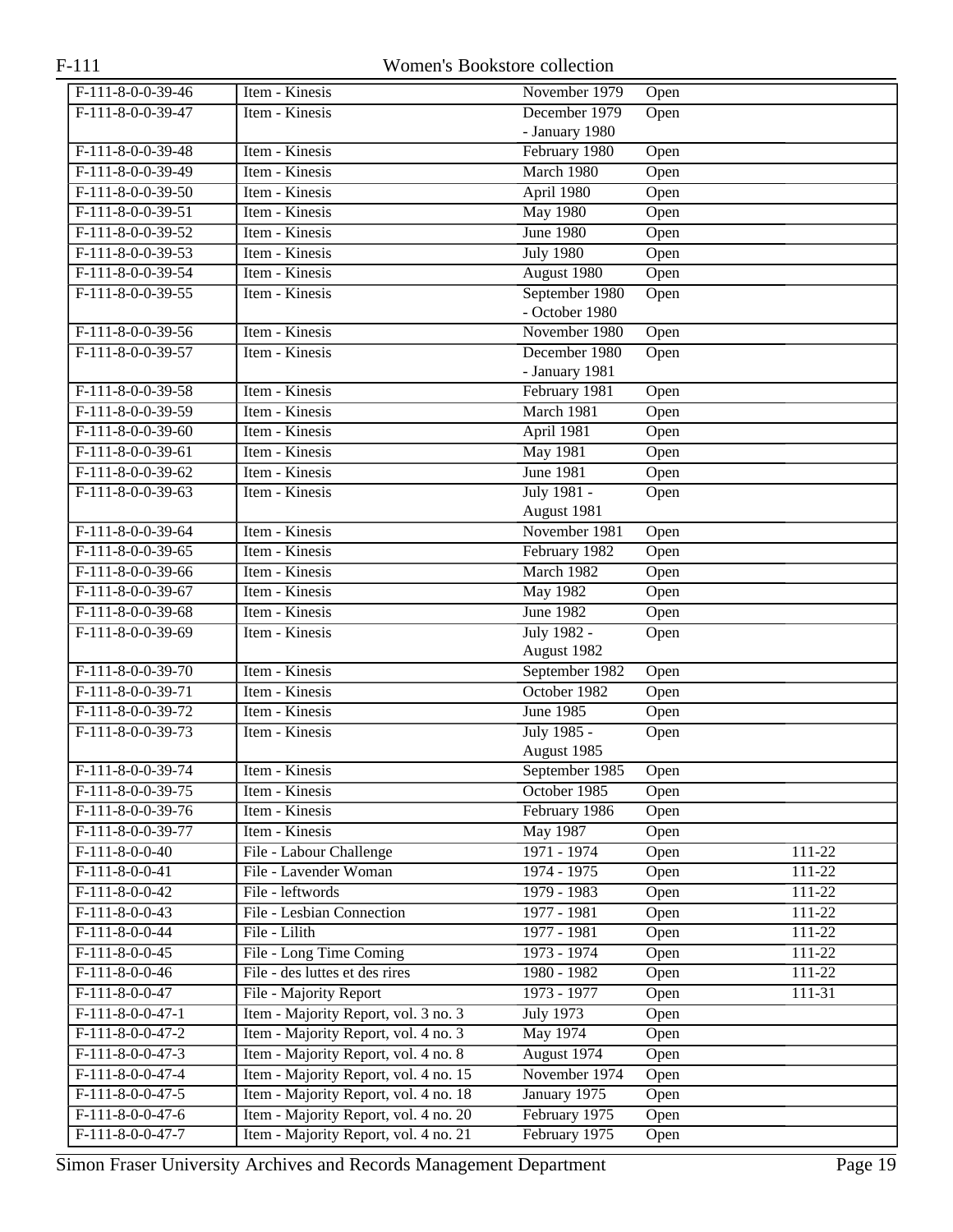| $F-111-8-0-0-47-8$  | Item - Majority Report, vol. 4 no. 23                                          | March 1975                     | Open |            |
|---------------------|--------------------------------------------------------------------------------|--------------------------------|------|------------|
| $F-111-8-0-0-47-9$  | Item - Majority Report, vol. 5 no. 3                                           | June 1975                      | Open |            |
| $F-111-8-0-0-47-10$ | Item - Majority Report, vol. 5 no. 6                                           | <b>July 1975</b>               | Open |            |
| $F-111-8-0-0-47-11$ | Item - Majority Report, vol. 5 no. 16                                          | December 1975                  | Open |            |
| $F-111-8-0-0-47-12$ | Item - Majority Report, vol. 5 no. 20                                          | February 1976                  | Open |            |
| $F-111-8-0-0-47-13$ | Item - Majority Report, vol. 5 no. 22                                          | March 1976                     | Open |            |
| $F-111-8-0-0-47-14$ | Item - Majority Report, vol. 5 no. 23                                          | March 1976 -                   | Open |            |
|                     |                                                                                | April 1976                     |      |            |
| $F-111-8-0-0-47-15$ | Item - Majority Report, vol. 5 no. 24                                          | April 1976                     | Open |            |
| $F-111-8-0-0-47-16$ | Item - Majority Report, vol. 5 no. 26                                          | <b>May 1976</b>                | Open |            |
| $F-111-8-0-0-47-17$ | Item - Majority Report, vol. 6 no. 1                                           | May 1976                       | Open |            |
| $F-111-8-0-0-47-18$ | Item - Majority Report, vol. 6 no. 2                                           | May 1976 -                     | Open |            |
|                     |                                                                                | June 1976                      |      |            |
| $F-111-8-0-0-47-19$ | Item - Majority Report, vol. 6 no. 3                                           | <b>June 1976</b>               | Open |            |
| F-111-8-0-0-47-20   | Item - Majority Report, vol. 6 no. 4                                           | June 1976 - July<br>1976       | Open |            |
| $F-111-8-0-0-47-21$ | Item - Majority Report, vol. 6 no. 5                                           | <b>July 1976</b>               | Open |            |
| $F-111-8-0-0-47-22$ | Item - Majority Report, vol. 6 no. 6                                           | July 1976 -                    | Open |            |
|                     |                                                                                | August 1976                    |      |            |
| $F-111-8-0-0-47-23$ | Item - Majority Report, vol. 6 no. 7                                           | August 1976                    | Open |            |
| $F-111-8-0-0-47-24$ | Item - Majority Report, vol. 6 no. 8                                           | <b>August 1976 -</b>           | Open |            |
|                     |                                                                                | September 1976                 |      |            |
| $F-111-8-0-0-47-25$ | Item - Majority Report, vol. 6 no. 9                                           | September 1976                 | Open |            |
| F-111-8-0-0-47-26   | Item - Majority Report, vol. 6 no. 10                                          | September 1976                 | Open |            |
|                     |                                                                                | - October 1976                 |      |            |
| $F-111-8-0-0-47-27$ | Item - Majority Report, vol. 6 no. 11                                          | October 1976                   | Open |            |
| $F-111-8-0-0-47-28$ | Item - Majority Report, vol. 6 no. 12                                          | October 1976                   | Open |            |
| F-111-8-0-0-47-29   | Item - Majority Report, vol. 6 no. 13                                          | October 1976 -                 | Open |            |
|                     |                                                                                | November 1976                  |      |            |
| $F-111-8-0-0-47-30$ | Item - Majority Report, vol. 6 no. 15                                          | November 1976                  | Open |            |
|                     |                                                                                | - December                     |      |            |
|                     |                                                                                | 1976                           |      |            |
| $F-111-8-0-0-47-31$ | Item - Majority Report, vol. 6 no. 18                                          | January 1977                   | Open |            |
| $F-111-8-0-0-47-32$ | Item - Majority Report, vol. 6 no. 19                                          | <b>January 1977 -</b>          | Open |            |
| $F-111-8-0-0-47-33$ |                                                                                | February 1977<br>February 1977 |      |            |
|                     | Item - Majority Report, vol. 6 no. 20<br>Item - Majority Report, vol. 6 no. 21 |                                | Open |            |
| $F-111-8-0-0-47-34$ |                                                                                | February 1977 -<br>March 1977  | Open |            |
| F-111-8-0-0-47-35   | Item - Majority Report, vol. 6 no. 22                                          | March 1977                     | Open |            |
| $F-111-8-0-0-47-36$ | Item - Majority Report, vol. 6 no. 25                                          | April 1977                     | Open |            |
| $F-111-8-0-0-47-37$ | Item - Majority Report, vol. 6 no. 26                                          | April 1977 -                   | Open |            |
|                     |                                                                                | May 1977                       |      |            |
| F-111-8-0-0-47-38   | Item - Majority Report, vol. 7 no. 1                                           | <b>May 1977</b>                | Open |            |
| $F-111-8-0-0-47-39$ | Item - Majority Report, vol. 7 no. 2                                           | May 1977 -                     | Open |            |
|                     |                                                                                | June 1977                      |      |            |
| $F-111-8-0-0-47-40$ | Item - Majority Report, vol. 7 no. 3                                           | June 1977                      | Open |            |
| F-111-8-0-0-48      | File - The Manitoba Women's                                                    | 1986                           | Open | 111-22     |
|                     | Newspaper                                                                      |                                |      |            |
| $F-111-8-0-0-49$    | File - Maternal Health News                                                    | [ca 1970] - [ca                | Open | 111-22     |
|                     |                                                                                | 1979]                          |      |            |
| $F-111-8-0-0-50$    | File - Media Report to Women                                                   | 1974 - 1975                    | Open | $111 - 22$ |
| $F-111-8-0-0-51$    | File - The Menstrual Review                                                    | 1974 - 1975                    | Open | 111-22     |
| $F-111-8-0-0-52$    | File - Momma                                                                   | 1976                           | Open | $111 - 22$ |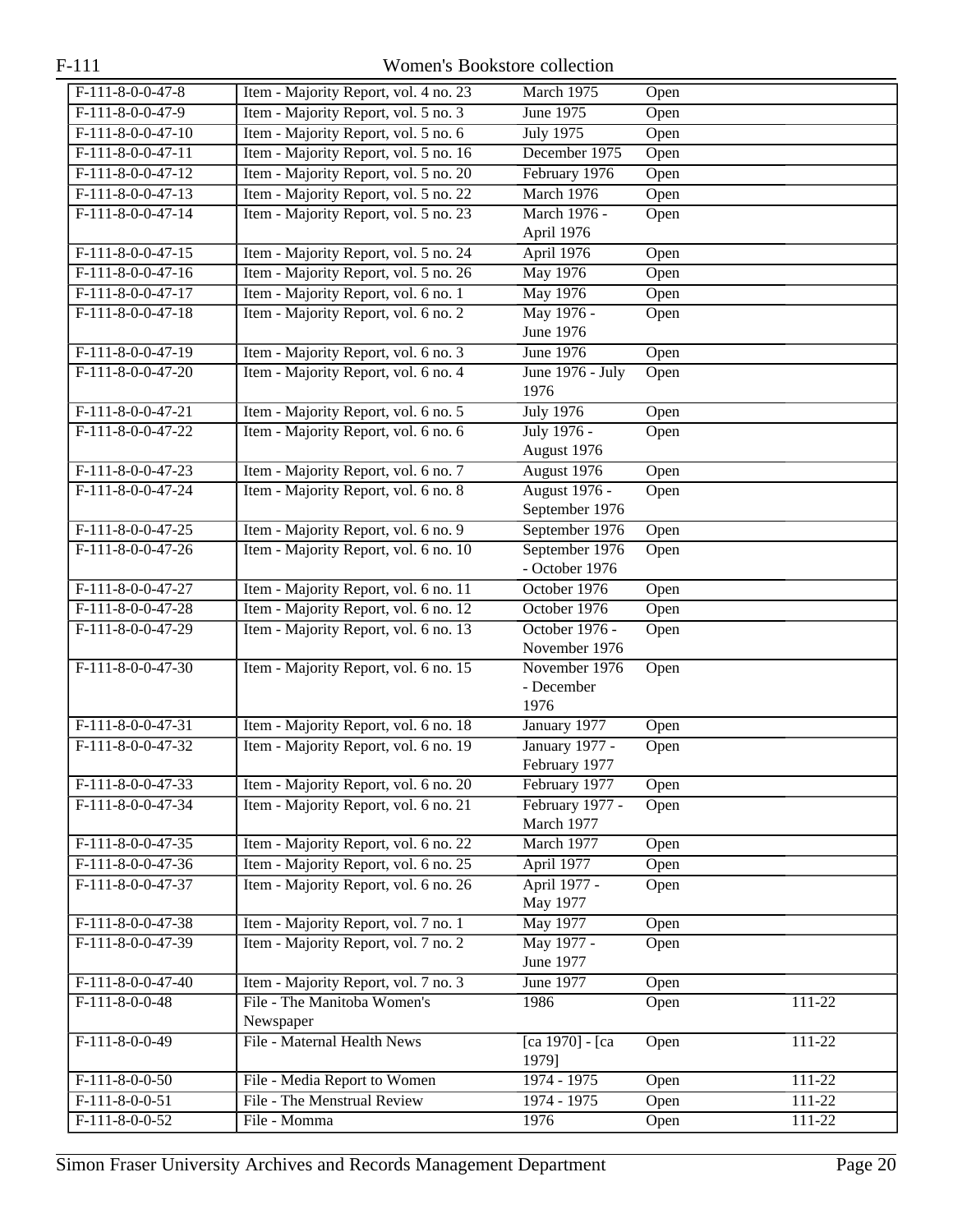| $F-111-8-0-0-53$    | File - Monitor                        | 1976             | Open | 111-22     |
|---------------------|---------------------------------------|------------------|------|------------|
| $F-111-8-0-0-54$    | File - Moving Out                     | 1971 - 1972      | Open | $111 - 22$ |
| $F-111-8-0-0-55$    | File - National Anti-Poverty          | 1975             | Open | $111 - 23$ |
|                     | <b>Organization News</b>              |                  |      |            |
| $F-111-8-0-0-56$    | File - The New Feminist               | 1972 - 1973      | Open | $111 - 23$ |
| $F-111-8-0-0-57$    | File - New Leaf                       | 1971 - 1972      | Open | 111-23     |
| $F-111-8-0-0-58$    | File - The New Woman Survival Catalog | 1973             | Open |            |
| $F-111-8-0-0-59$    | File - No More Cages                  | 1981 - 1982      | Open | 111-23     |
| $F-111-8-0-0-60$    | File - The Northern Woman             | 1975             | Open | $111 - 23$ |
| $F-111-8-0-0-61$    | File - Northwest Passage              | 1974 - 1982      | Open | $111 - 23$ |
| $F-111-8-0-0-62$    | File - Now [National Organization of  | $1970 - 1980$    | Open | 111-23     |
|                     | Women]                                |                  |      |            |
| $F-111-8-0-0-63$    | File - Off Our Backs                  | $1970 - 1980$    | Open | 111-32     |
| $F-111-8-0-0-63-1$  | Item - Off Our Backs, vol. 1 no. 16   | January 1970     | Open |            |
| $F-111-8-0-0-63-2$  | Item - Off Our Backs, vol. 1 no. 3    | March 1970       | Open |            |
| $F-111-8-0-0-63-3$  | Item - Off Our Backs, vol. 1 no. 5    | May 1970         | Open |            |
| $F-111-8-0-0-63-4$  | Item - Off Our Backs, vol. 1 no. 6    | <b>May 1970</b>  | Open |            |
| $F-111-8-0-0-63-5$  | Item - Off Our Backs                  | <b>July 1970</b> | Open |            |
| $F-111-8-0-0-63-6$  | Item - Off Our Backs, vol. 1 no. 11   | September 1970   | Open |            |
| $F-111-8-0-0-63-7$  | Item - Off Our Backs, vol. 1 no. 13   | November 1970    | Open |            |
| $F-111-8-0-0-63-8$  | Item - Off Our Backs, vol. 1 no. 14   | December 1970    | Open |            |
| $F-111-8-0-0-63-9$  | Item - Off Our Backs, vol. 1 no. 15   | December 1970    | Open |            |
| $F-111-8-0-0-63-10$ | Item - Off Our Backs, vol. 1 no. 18   | February 1971    | Open |            |
| $F-111-8-0-0-63-11$ | Item - Off Our Backs, vol. 1 no. 19   | March 1971       | Open |            |
| $F-111-8-0-0-63-12$ | Item - Off Our Backs, vol. 1 no. 20   | April 1971       | Open |            |
| $F-111-8-0-0-63-13$ | Item - Off Our Backs, vol. 1 no. 21   | May 1971         | Open |            |
| $F-111-8-0-0-63-14$ | Item - Off Our Backs, vol. 1 no. 22   | <b>May 1971</b>  | Open |            |
| $F-111-8-0-0-63-15$ | Item - Off Our Backs, vol. 1 no. 23   | June 1971        | Open |            |
| $F-111-8-0-0-63-16$ | Item - Off Our Backs, vol. 1 no. 24   | <b>July 1971</b> | Open |            |
| $F-111-8-0-0-63-17$ | Item - Off Our Backs, vol. 2 no. 3    | November 1971    | Open |            |
| $F-111-8-0-0-63-18$ | Item - Off Our Backs, vol. 2 no. 4    | December 1971    | Open |            |
| $F-111-8-0-0-63-19$ | Item - Off Our Backs, vol. 2 no. 5    | January 1972     | Open |            |
| $F-111-8-0-0-63-20$ | Item - Off Our Backs, vol. 2 no. 6    | February 1972 -  | Open |            |
|                     |                                       | March 1972       |      |            |
| F-111-8-0-0-63-21   | Item - Off Our Backs, vol. 2 no. 9    | May 1972 -       | Open |            |
|                     |                                       | June 1972        |      |            |
| F-111-8-0-0-63-22   | Item - Off Our Backs, vol. 3 no. 2    | October 1972     | Open |            |
| $F-111-8-0-0-63-23$ | Item - Off Our Backs, vol. 3 no. 11   | October 1973     | Open |            |
| F-111-8-0-0-63-24   | Item - Off Our Backs, vol. 3 no. 12   | November 1973    | Open |            |
| $F-111-8-0-0-63-25$ | Item - Off Our Backs, vol. 4 no. 1    | December 1973    | Open |            |
| $F-111-8-0-0-63-26$ | Item - Off Our Backs, vol. 4 no. 2    | December 1973    | Open |            |
|                     |                                       | - January 1974   |      |            |
| F-111-8-0-0-63-27   | Item - Off Our Backs, vol. 4 no. 3    | February 1974    | Open |            |
| $F-111-8-0-0-63-28$ | Item - Off Our Backs, vol. 4 no. 4    | March 1974       | Open |            |
| F-111-8-0-0-63-29   | Item - Off Our Backs, vol. 4 no. 6    | May 1974         | Open |            |
| $F-111-8-0-0-63-30$ | Item - Off Our Backs, vol. 4 no. 7    | June 1974        | Open |            |
| $F-111-8-0-0-63-31$ | Item - Off Our Backs, vol. 4 no. 8    | <b>July 1974</b> | Open |            |
| F-111-8-0-0-63-32   | Item - Off Our Backs, vol. 4 no. 9    | August 1974 -    | Open |            |
|                     |                                       | September 1974   |      |            |
| F-111-8-0-0-63-33   | Item - Off Our Backs, vol. 4 no. 10   | October 1974     | Open |            |
| $F-111-8-0-0-63-34$ | Item - Off Our Backs, vol. 4 no. 11   | November 1974    | Open |            |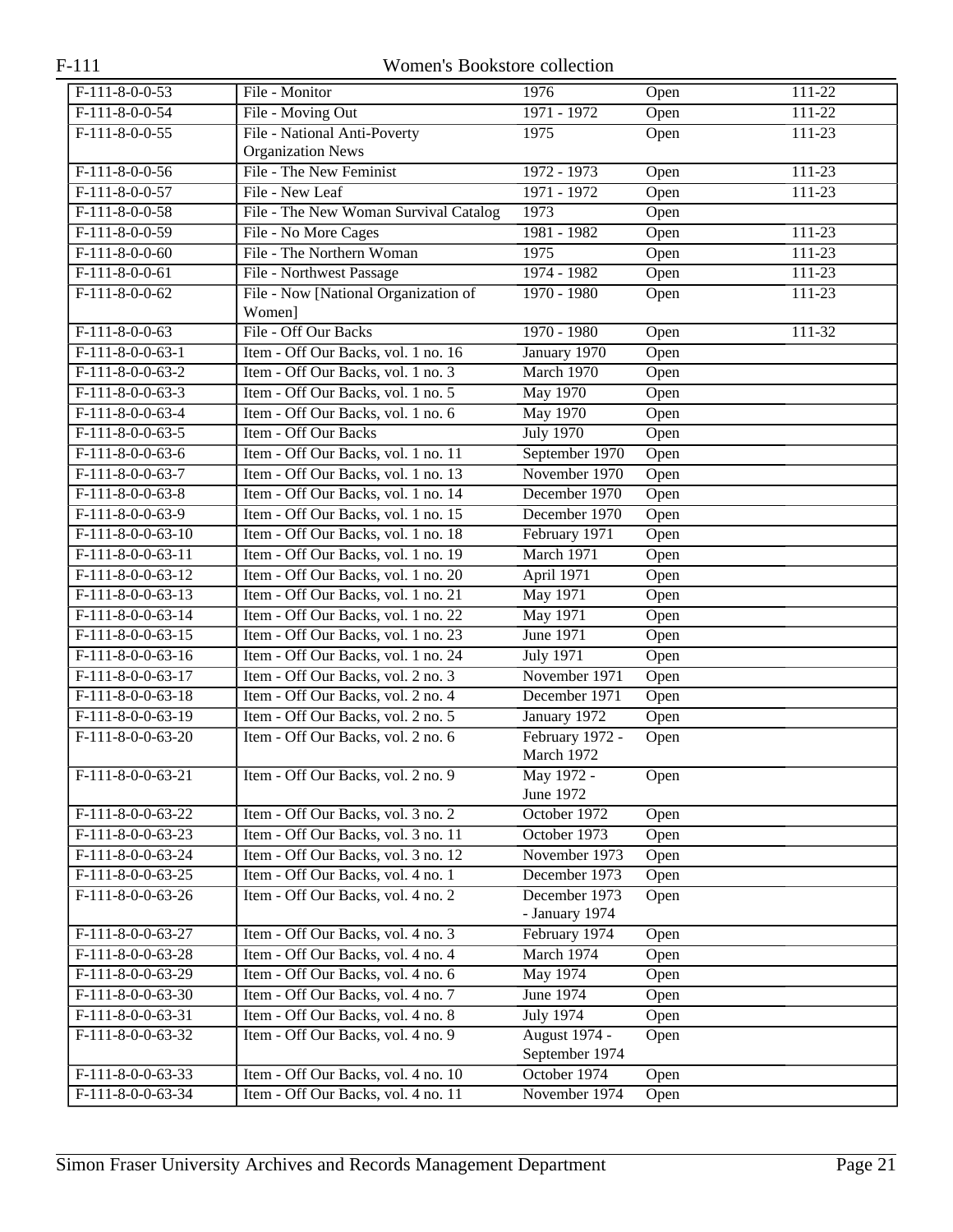| $F-111-8-0-0-63-35$ | Item - Off Our Backs, vol. 4 no. 12 | December 1974        | Open |
|---------------------|-------------------------------------|----------------------|------|
|                     |                                     | - November           |      |
|                     |                                     | 1974                 |      |
| $F-111-8-0-0-63-36$ | Item - Off Our Backs, vol. 5 no. 1  | January 1975         | Open |
| $F-111-8-0-0-63-37$ | Item - Off Our Backs, vol. 5 no. 2  | February 1975        | Open |
| $F-111-8-0-0-63-38$ | Item - Off Our Backs, vol. 5 no. 2  | February 1975        | Open |
| $F-111-8-0-0-63-39$ | Item - Off Our Backs, vol. 5 no. 3  | March 1975           | Open |
| $F-111-8-0-0-63-40$ | Item - Off Our Backs, vol. 5 no. 4  | April 1975 -         | Open |
|                     |                                     | May 1975             |      |
| $F-111-8-0-0-63-41$ | Item - Off Our Backs, vol. 5 no. 5  | May 1975 -           | Open |
|                     |                                     | June 1975            |      |
| $F-111-8-0-0-63-42$ | Item - Off Our Backs, vol. 5 no. 6  | July 1975            | Open |
| $F-111-8-0-0-63-43$ | Item - Off Our Backs, vol. 5 no. 7  | August 1975          | Open |
| $F-111-8-0-0-63-44$ | Item - Off Our Backs, vol. 5 no. 8  | September 1975       | Open |
|                     |                                     | - October 1975       |      |
| $F-111-8-0-0-63-45$ | Item - Off Our Backs, vol. 5 no. 10 | December 1975        | Open |
| $F-111-8-0-0-63-46$ | Item - Off Our Backs, vol. 5 no. 11 | January 1976 -       | Open |
|                     |                                     | February 1976        |      |
| F-111-8-0-0-63-47   | Item - Off Our Backs, vol. 6 no. 1  | March 1976           | Open |
| $F-111-8-0-0-63-48$ | Item - Off Our Backs, vol. 6 no. 2  | April 1976           | Open |
| $F-111-8-0-0-63-49$ | Item - Off Our Backs, vol. 6 no. 3  | May 1976             | Open |
| $F-111-8-0-0-63-50$ | Item - Off Our Backs, vol. 6 no. 4  | <b>June 1976</b>     | Open |
| $F-111-8-0-0-63-51$ | Item - Off Our Backs, vol. 6 no. 5  | July 1976 -          | Open |
|                     |                                     | August 1976          |      |
| $F-111-8-0-0-63-52$ | Item - Off Our Backs, vol. 7 no. 1  | February 1977        | Open |
| $F-111-8-0-0-63-53$ | Item - Off Our Backs, vol. 7 no. 2  | March 1977           | Open |
| $F-111-8-0-0-63-54$ | Item - Off Our Backs, vol. 7 no. 8  | October 1977         | Open |
| $F-111-8-0-0-63-55$ | Item - Off Our Backs, vol. 7 no. 9  | November 1977        | Open |
| $F-111-8-0-0-63-56$ | Item - Off Our Backs, vol. 8 no. 1  | January 1978         | Open |
| $F-111-8-0-0-63-57$ | Item - Off Our Backs, vol. 8 no. 2  | February 1978        | Open |
| $F-111-8-0-0-63-58$ | Item - Off Our Backs, vol. 8 no. 3  | March 1978           | Open |
| F-111-8-0-0-63-59   | Item - Off Our Backs, vol. 8 no. 4  | April 1978           | Open |
| $F-111-8-0-0-63-60$ | Item - Off Our Backs, vol. 8 no. 5  | May 1978             | Open |
| $F-111-8-0-0-63-61$ | Item - Off Our Backs, vol. 8 no. 6  | <b>June 1978</b>     | Open |
| $F-111-8-0-0-63-62$ | Item - Off Our Backs, vol. 8 no. 7  | <b>July 1978</b>     | Open |
| F-111-8-0-0-63-63   | Item - Off Our Backs, vol. 8 no. 8  | August 1978 -        | Open |
|                     |                                     | September 1978       |      |
| F-111-8-0-0-63-64   | Item - Off Our Backs, vol. 8 no. 9  | October 1978         | Open |
| $F-111-8-0-0-63-65$ | Item - Off Our Backs, vol. 8 no. 11 | December 1978        | Open |
| F-111-8-0-0-63-66   | Item - Off Our Backs, vol. 9 no. 1  | January 1979         | Open |
| $F-111-8-0-0-63-67$ | Item - Off Our Backs, vol. 9 no. 2  | February 1979        | Open |
| $F-111-8-0-0-63-68$ | Item - Off Our Backs, vol. 9 no. 3  | March 1979           | Open |
| F-111-8-0-0-63-69   | Item - Off Our Backs, vol. 9 no. 4  | April 1979           | Open |
| F-111-8-0-0-63-70   | Item - Off Our Backs, vol. 9 no. 5  | May 1979             | Open |
| F-111-8-0-0-63-71   | Item - Off Our Backs, vol. 9 no. 6  | June 1979            | Open |
| F-111-8-0-0-63-72   | Item - Off Our Backs, vol. 9 no. 7  | <b>July 1979</b>     | Open |
| $F-111-8-0-0-63-73$ | Item - Off Our Backs, vol. 9 no. 8  | <b>August 1979 -</b> | Open |
|                     |                                     | September 1979       |      |
| F-111-8-0-0-63-74   | Item - Off Our Backs, vol. 9 no. 9  | October 1979         | Open |
| $F-111-8-0-0-63-75$ | Item - Off Our Backs, vol. 9 no. 10 | November 1979        | Open |
| $F-111-8-0-0-63-76$ | Item - Off Our Backs, vol. 9 no. 11 | December 1979        | Open |
| F-111-8-0-0-63-77   | Item - Off Our Backs, vol. 10 no. 1 | January 1980         | Open |
| $F-111-8-0-0-63-78$ | Item - Off Our Backs, vol. 10 no. 4 | April 1980           | Open |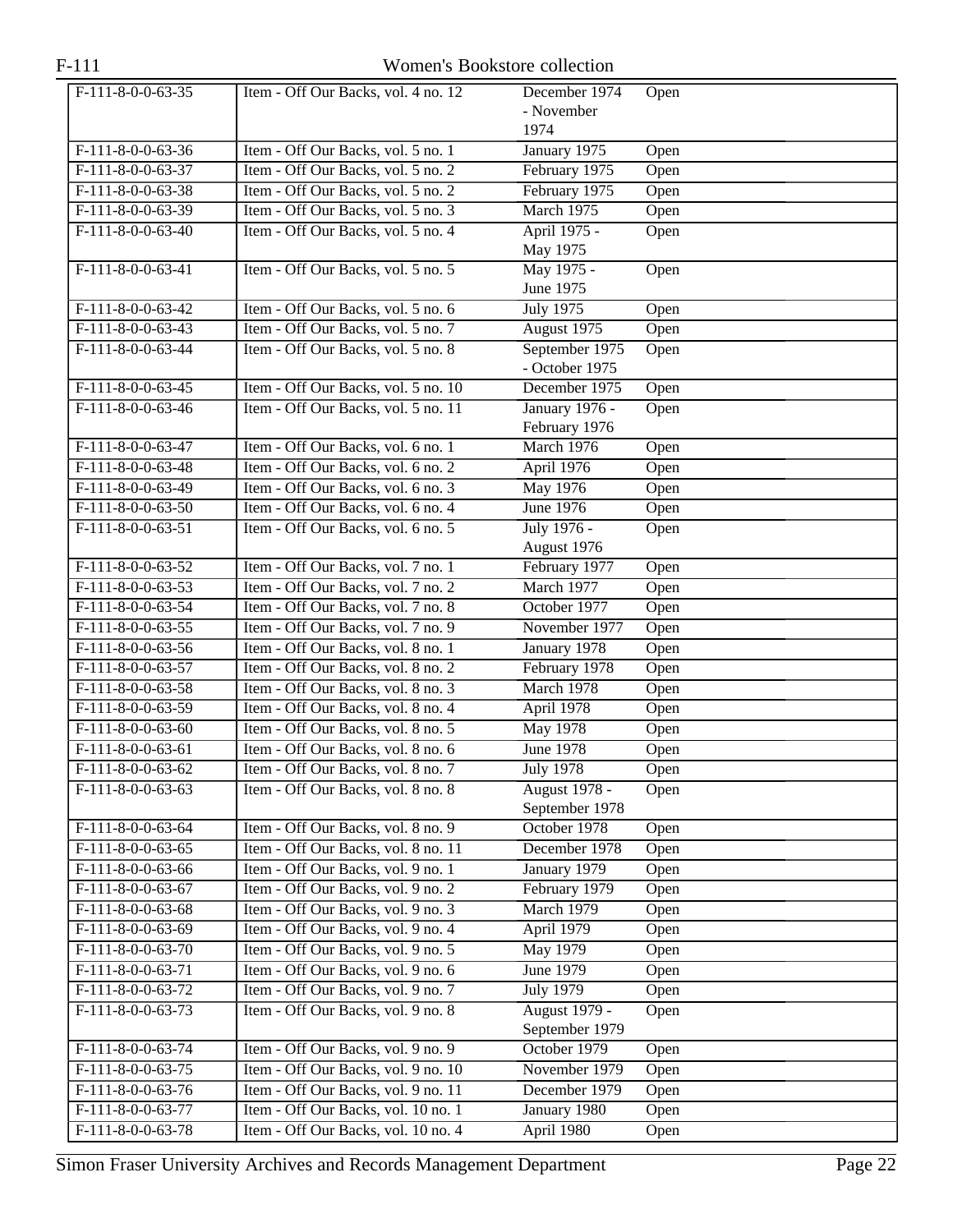| $F-111$             | Women's Bookstore collection                                        |                                        |      |            |  |  |
|---------------------|---------------------------------------------------------------------|----------------------------------------|------|------------|--|--|
| $F-111-8-0-0-64$    | File - On Our Way: A Women's<br>Newspaper                           | 1972 - 1973                            | Open | 111-23     |  |  |
| $F-111-8-0-0-65$    | File - Open Road                                                    | $1976 - 1981$                          | Open | $111 - 23$ |  |  |
| $F-111-8-0-0-66$    | File - The Optimist                                                 | 1979 - 1980                            | Open | $111 - 23$ |  |  |
| $F-111-8-0-0-67$    | File - The Other Woman                                              | 1972 - 1976                            | Open | 111-34     |  |  |
| $F-111-8-0-0-67-1$  | Item - The Other Woman                                              | March [197-]                           | Open |            |  |  |
| $F-111-8-0-0-67-2$  | Item - The Other Woman, vol. 1 no. 1                                | May 1972 -                             | Open |            |  |  |
| $F-111-8-0-0-67-3$  | Item - The Other Woman, vol. 1 no. 2                                | June 1972<br>September 1972            | Open |            |  |  |
| $F-111-8-0-0-67-4$  | Item - The Other Woman, vol. 1 no. 6                                | July 1973 -                            | Open |            |  |  |
|                     |                                                                     | August 1973                            |      |            |  |  |
| $F-111-8-0-0-67-5$  | Item - The Other Woman, vol. 2 no. 1                                | September 1973                         | Open |            |  |  |
|                     |                                                                     | - October 1973                         |      |            |  |  |
| $F-111-8-0-0-67-6$  | Item - The Other Woman, vol. 2 no. 2                                | November 1973                          | Open |            |  |  |
|                     |                                                                     | - December                             |      |            |  |  |
|                     |                                                                     | 1973                                   |      |            |  |  |
| $F-111-8-0-0-67-7$  | Item - The Other Woman, vol. 2 no. 4                                | 1974                                   | Open |            |  |  |
| $F-111-8-0-0-67-8$  | Item - The Other Woman, vol. 2 no. 5                                | June 1974                              | Open |            |  |  |
| F-111-8-0-0-67-9    | Item - The Other Woman, vol. 2 no. 6                                | <b>July 1974</b>                       | Open |            |  |  |
| $F-111-8-0-0-67-10$ | Item - The Other Woman, vol. 3 no. 1                                | August 1974                            | Open |            |  |  |
| $F-111-8-0-0-67-11$ | Item - The Other Woman, vol. 3 no. 2                                | 1974                                   | Open |            |  |  |
| $F-111-8-0-0-67-12$ | Item - The Other Woman, vol. 3 no. 3                                | 1975                                   | Open |            |  |  |
| $F-111-8-0-0-67-13$ | Item - The Other Woman, vol. 3 no. 4                                | 1975                                   | Open |            |  |  |
| $F-111-8-0-0-67-14$ | Item - The Other Woman, vol. 3 no. 5                                | <b>August 1975 -</b><br>September 1975 | Open |            |  |  |
| $F-111-8-0-0-67-15$ | Item - The Other Woman, vol. 4 no. 2                                | March 1976 -<br>April 1976             | Open |            |  |  |
| $F-111-8-0-0-67-16$ | Item - The Other Woman, vol. 4 no. 3                                | May 1976 -<br>June 1976                | Open |            |  |  |
| $F-111-8-0-0-67-17$ | Item - The Other Woman, vol. 4 no. 5                                | September 1976<br>- October 1976       | Open |            |  |  |
| $F-111-8-0-0-68$    | File - Pandora                                                      | 1971 - 1972                            | Open | 111-23     |  |  |
| $F-111-8-0-0-69$    | File - The Pedestal                                                 | 1969 - 1975                            | Open |            |  |  |
| F-111-8-0-0-70      | File - Periodicals - Special Women's<br><b>Issues</b>               | 1971 - 1978                            | Open | $111 - 23$ |  |  |
| $F-111-8-0-0-71$    | File - Plexus                                                       | $1975 - 1976$                          | Open | 111-23     |  |  |
| $F-111-8-0-0-72$    | File - PM The Women's Movement                                      | [ca 1970] - [ca<br>1979]               | Open | $111 - 23$ |  |  |
| $F-111-8-0-0-73$    | File - Powerhouse                                                   | 1978 - 1980                            | Open | $111 - 23$ |  |  |
| $F-111-8-0-0-74$    | File - Power of Women                                               | 1974 - 1975                            | Open | 111-23     |  |  |
| $F-111-8-0-0-75$    | File - Prairie Fire                                                 | 1970 - 1971                            | Open | 111-23     |  |  |
| $F-111-8-0-0-76$    | File - Prime Time                                                   | $[ca 1970] - [ca]$<br>1979]            | Open | $111 - 23$ |  |  |
| $F-111-8-0-0-77$    | File - Priorities: A Publication of the<br>N.D.P. Women's Committee | $1975 - 1981$                          | Open | 111-23     |  |  |
| $F-111-8-0-0-78$    | File - Priorities: A Publication of the<br>N.D.P. Women's Committee | 1973 - 1981                            | Open | $111 - 24$ |  |  |
| $F-111-8-0-0-79$    | File - The Radical Reviewer                                         | 1980 - 1981                            | Open | $111 - 24$ |  |  |
| $F-111-8-0-0-80$    | File - Radical Therapy                                              | 1973 - 1978                            | Open | 111-24     |  |  |
| $F-111-8-0-0-81$    | File - Ramparts                                                     | 1971 - 1973                            | Open | 111-24     |  |  |
| $F-111-8-0-0-82$    | File - RAT                                                          | 1970                                   | Open | 111-24     |  |  |
| $F-111-8-0-0-83$    | File - Science for the People                                       | 1970                                   | Open | 111-24     |  |  |
| $F-111-8-0-0-84$    | File - The Second Wave                                              | 1976 - 1980                            | Open | $111 - 24$ |  |  |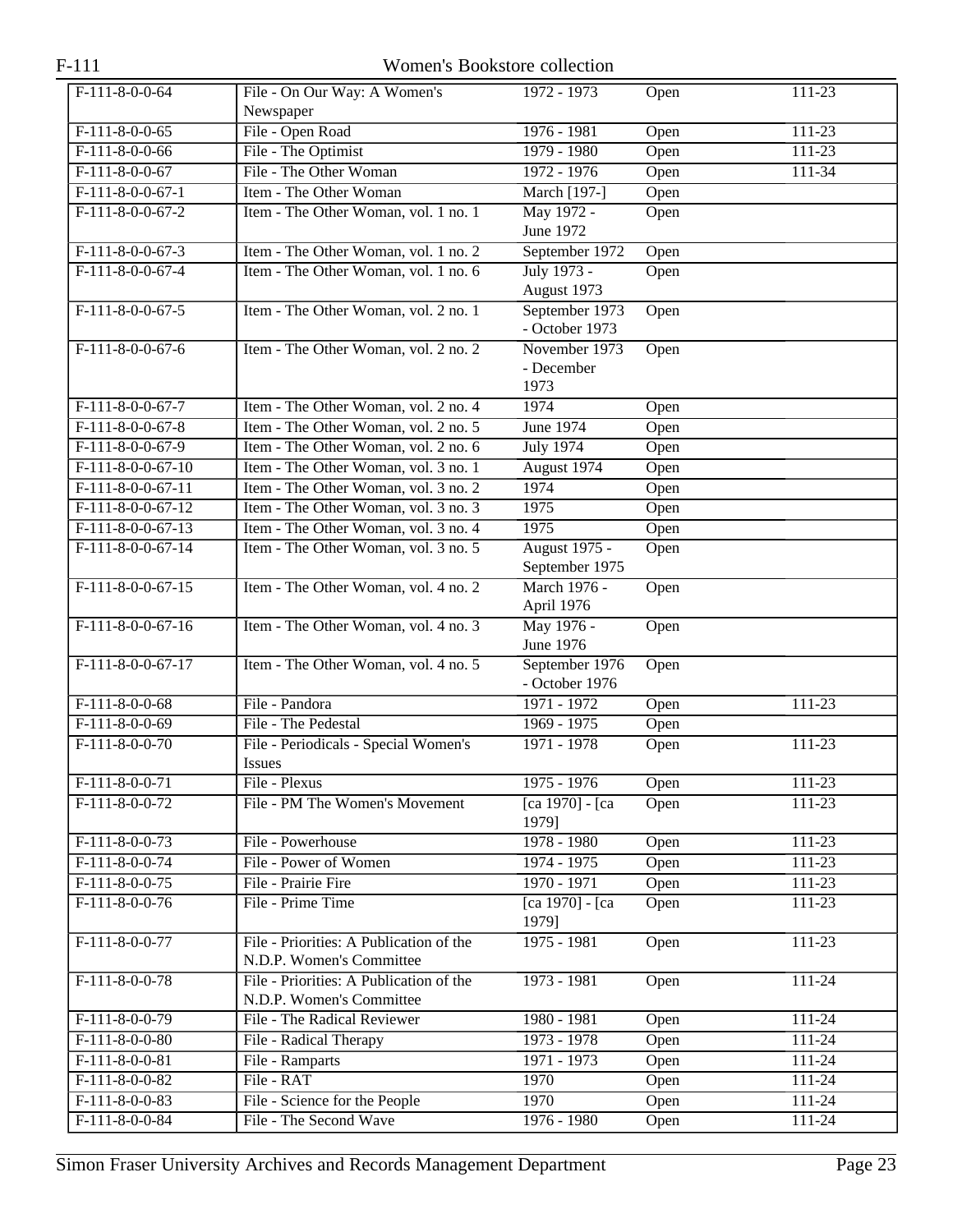| $F-111-8-0-0-85$  | File - Shrew                         | 1972 - 1976        | Open | $111 - 24$ |
|-------------------|--------------------------------------|--------------------|------|------------|
| $F-111-8-0-0-86$  | File - Siren: Newsletter of Anarcho  | 1973               | Open | $111 - 24$ |
|                   | Feminism                             |                    |      |            |
| $F-111-8-0-0-87$  | File - Sister                        | 1975               | Open | $111 - 24$ |
| $F-111-8-0-0-88$  | File - Sister Courage                | $1975 - 1976$      | Open | $111 - 24$ |
| $F-111-8-0-0-89$  | File - Source                        | 1975               | Open | $111 - 24$ |
| $F-111-8-0-0-90$  | File - Les Sourcières                | $[ca 1970] - [ca]$ | Open | $111 - 24$ |
|                   |                                      | 1979]              |      |            |
| $F-111-8-0-0-91$  | File - Spare Rib                     | 1977 - 1979        | Open | $111 - 24$ |
| $F-111-8-0-0-92$  | File - Spectre                       | 1971 - 1972        | Open | $111 - 24$ |
| $F-111-8-0-0-93$  | File - The Spokeswoman               | 1970 - 1975        | Open | $111 - 24$ |
| $F-111-8-0-0-94$  | File - Status of Women News          | 1974 - 1978        | Open | $111 - 24$ |
| $F-111-8-0-0-95$  | File - Le Temps Fou                  | 1980               | Open | $111 - 24$ |
| $F-111-8-0-0-96$  | File - Themis                        | 1981               | Open | $111 - 24$ |
| $F-111-8-0-0-97$  | File - This Magazine                 | 1975 - 1978        | Open | $111 - 24$ |
| $F-111-8-0-0-98$  | File - Transformation                | 1971               | Open | $111 - 24$ |
| $F-111-8-0-0-99$  | File - Tribad                        | 1977 - 1978        | Open | $111 - 24$ |
| $F-111-8-0-0-100$ | File - Up From Under                 | 1970               | Open | $111 - 25$ |
| $F-111-8-0-0-101$ | File - Upstream                      | 1978 - 1985        | Open | $111 - 25$ |
| $F-111-8-0-0-102$ | File - Velvet Fist                   | 1971 - 1972        | Open | $111 - 25$ |
| $F-111-8-0-0-103$ | File - VGCC News [Vancouver Gay      | 1980 - 1983        | Open | $111 - 25$ |
|                   | Community Centre]                    |                    |      |            |
| $F-111-8-0-0-104$ | File - Voices                        | 1981               | Open | $111 - 25$ |
| $F-111-8-0-0-105$ | File - Waves                         | 1978 - 1979        | Open | $111 - 25$ |
| $F-111-8-0-0-106$ | File - Western Canadian Women's News | 1974 - 1975        | Open | $111 - 25$ |
| $F-111-8-0-0-107$ | File - Western Canadian Women's News | 1975 - 1976        | Open | $111 - 25$ |
| $F-111-8-0-0-108$ | File - Western Voice                 | 1974 - 1975        | Open | $111 - 25$ |
| $F-111-8-0-0-109$ | File - Wicca                         | 1975               | Open | $111 - 25$ |
| $F-111-8-0-0-110$ | File - WIN                           | 1977 - 1979        | Open | $111 - 25$ |
| $F-111-8-0-0-111$ | File - Winnipeg Women's Liberation   | 1974 - 1975        | Open | $111 - 25$ |
|                   | Newsletter                           |                    |      |            |
| $F-111-8-0-0-112$ | File - Women and Revolution          | 1974 - 1981        | Open | $111 - 25$ |
| $F-111-8-0-0-113$ | File - Women in Struggle             | 1975               | Open | $111 - 25$ |
| $F-111-8-0-0-114$ | File - The Women's Page              | 1970 - 1971        | Open | $111 - 25$ |
| $F-111-8-0-0-115$ | File - Women's Press                 | 1970 - 1980        | Open | $111 - 25$ |
| $F-111-8-0-0-116$ | File - Women's Rights Law Reporter   | 1971 - 1978        | Open | $111 - 25$ |
| $F-111-8-0-0-117$ | File - Yellow Journal                | 1970               | Open | $111 - 25$ |

## <span id="page-23-0"></span>**Series F-111-9: "Rereading Room: The Vancouver Women's Bookstore (1973-1996)" Belkin Gallery art installation**

Creator: Morris and Helen Belkin Art Gallery

Date: 2018 (date of creation)

Scope and content:

Series consists of an audio recording of a January 10, 2018 panel discussion with nine former volunteers with the Vancouver Women's Bookstore. The panel was moderated by Alexandra Bischoff and Vincent Tao. It formed part of a reunion celebration held at the Morris and Helen Belkin Gallery on the evening before the opening of the exhibition Beginning with the Seventies: Glut, which exhibited Bischoff's "Rereading Room," a reconstruction of the Vancouver Women's Bookstore.